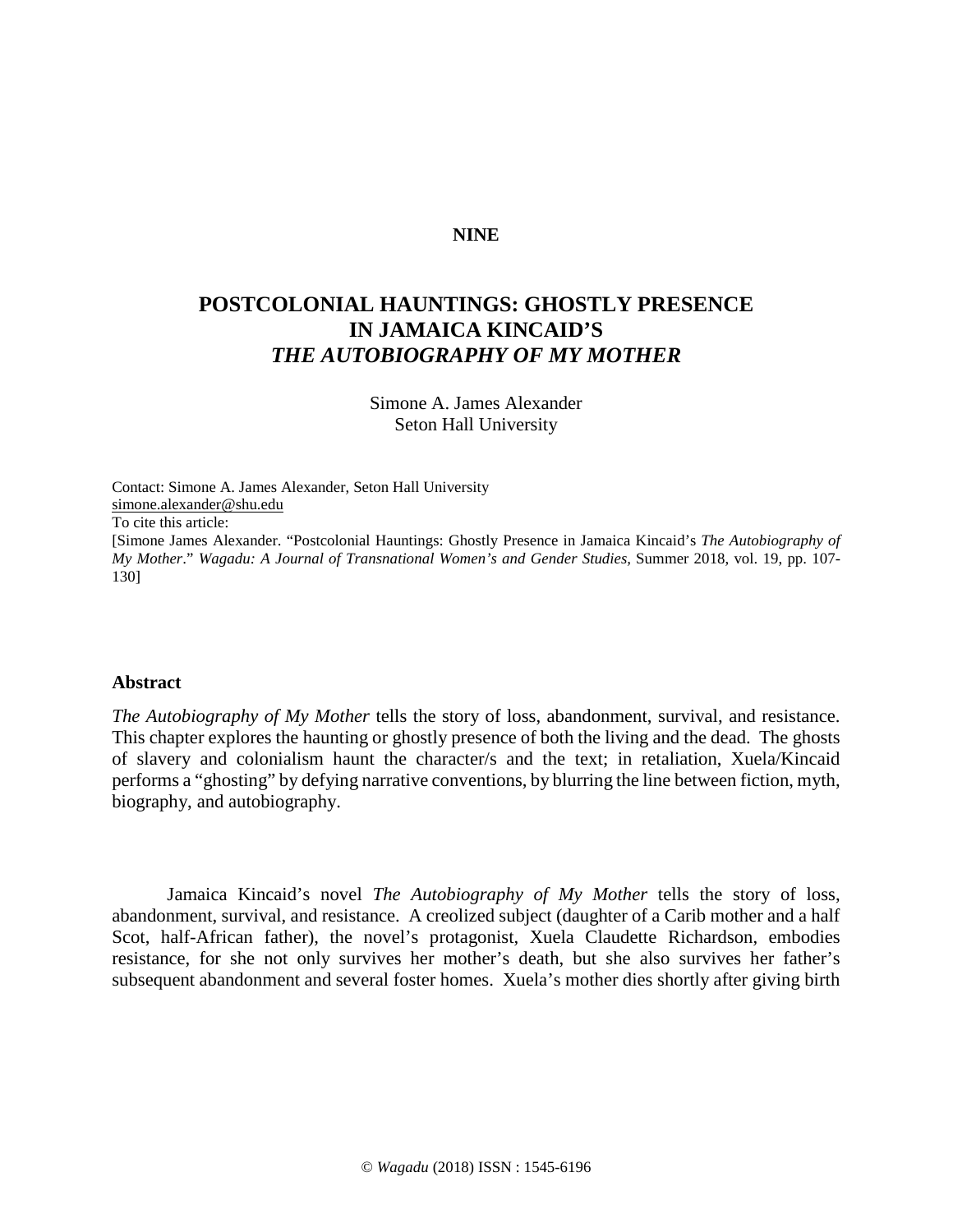to her, leaving her in the care of her father who, in essence, abandons her as she is shuttled from foster home to foster home:

When my mother died, leaving me a small child vulnerable to all the world, my father took me and placed me in the care of the same woman he paid to wash his clothes. It is possible that he emphasized the difference between the two bundles: one was his child, not his only child in the world but the only child he had with the only woman he had married so far; the other was his soiled clothes . . . That I was a burden to him, I know." (p. 4)

In the various foster homes, Xuela not only endures cruel treatment, but she also experiences sexual abuse at the hands of her foster parents, Jacques and Lise LaBatte. Ever resilient, Xuela outlives everyone, including the LaBattes, her husband, and her sister, living until the age of seventy. Xuela's traumatic birth resonates with the traumatic colonial history of the Caribbean, namely Dominica. Thus, Xuela's personal account of her life experiences echoes the collective narrative of loss, displacement, extinction, and exploitation of the island's history and its people. Critic Shu-li Chang (2004) reminds us that many women writers engage allegory as a narrative strategy: "In contemporary women's narratives, private traumas are almost always deployed as an allegory for collective traumas" (p. 106). While Xuela's mother's death symbolizes the extinction of the Carib people: "The Carib people had been defeated and then exterminated, thrown away like the weeds in the garden," as a creolized subject, Xuela's birth suggests the forging of a new nation, a Creolized community: "The African people had been defeated but had survived. When they looked at me, they saw only the Carib people. They were wrong . . ." (p. 16). Facing extinction and erasure, symbolized by the "x" in her name, Xuela registers her resistance.<sup>[1](#page-21-0)</sup> The simultaneous embodiment of loss and gain, the irruption/interruption of a life (of lives), of a cherished past: the loss of her mother and the loss of her Carib and African ancestors and culture are markers of Xuela's identity and existence. She captures this loss as follows: "This realization of loss and gain made me look backward and forward: at my beginning was this woman whose face I had never seen, but at my end was nothing, no one between me and the black room of the world (p. 3). Xuela's birth coincides with the birth of the nation; both the nation and Xuela are born of resistance. Furthermore, Xuela's birth coincides with the birth of the novel, the creation of a "new" auto/biographical genre, a counter genre that resists narrative conventions. Xuela's autobiography doubles as her mother's biography; hence, Xuela is able to chronicle her life (and her mother's life) as an "other" and a "self." In writing as a "self" and an "other," Xuela assumes literary power over her personal narrative, her mother's history, and the island's history. The doubling/merging of the text renders indistinguishable the private/personal experiences from the collective experiences; it also shifts and blurs the boundaries/definition of an auto/biography. In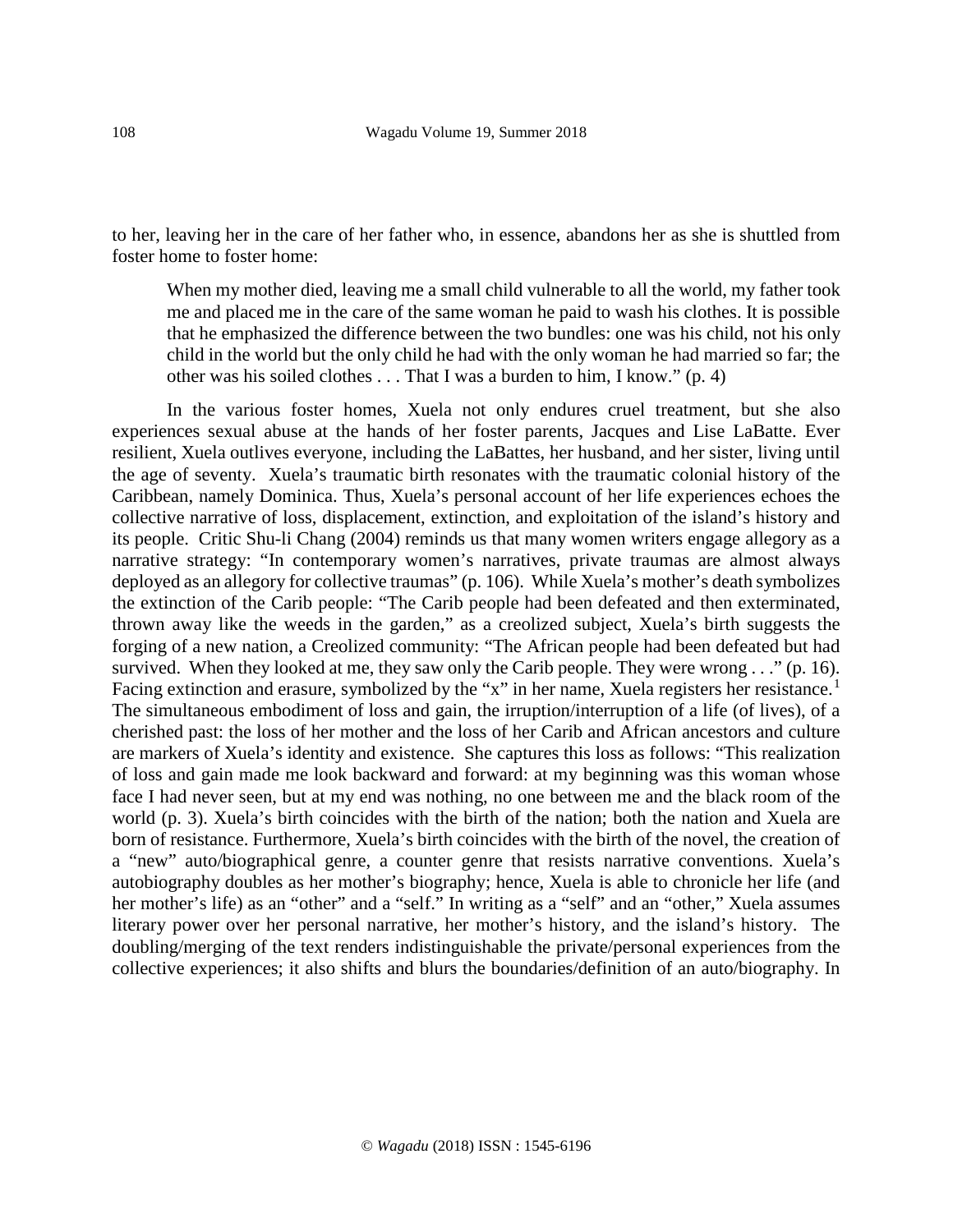writing her autobiography, Xuela creates self and community; Xuela and her mother's story is the history of the island.

Kincaid's "disguise" of the novel as an autobiography engenders a kind of grafting that challenges the strict and inflexible definitions of the traditional autobiographical genre.<sup>[2](#page-21-1)</sup> By definition, an autobiography is an account of a person's life written by that person. Kincaid's autobiography takes on hybrid characteristics, merging personal history with collective history, literary writing with myths, memories, and dreams. This genre-merging sets the text apart from the traditional male-centered and European autobiography.<sup>[3](#page-21-2)</sup> Kincaid's works resist easy classification*,* owing to her dismissal of European classifications of genres and refusal to accept "the purity of genres," resulting in a literary excavation of sorts that Jana Evans Braziel (2009) refers to as "autobiographical ambivalence" (p. 7). This literary excavation results in the toppling of traditional autobiography.

Arguing that the stretching of "autobiography's generic seams" is not new, "and can be likened to a restless and unmade bed [where] discursive, intellectual, and political practices can be remade," Alison Donnell (1999) stresses that the goal of *The Autobiography* is not "to define itself unproblematically as a piece of life-writing which takes either herself or her mother as its subject, but as a piece which addresses the multiple imbrications of self, m/other, and writing" (p. 124). While Donnell calls attention to the importance of women's autobiography, and particularly to Kincaid's "stretching" of the traditional autobiographical genre, her analysis is still limited to the personal: self, m/other, and writing. As discussed earlier, Xuela and her mother's personal experiences are linked to the collective, the Dominican community as a whole. Kincaid's blurring/splicing of subjects presents a formidable challenge to traditional autobiography; at the same time, it results in the undecipherability of determining to whom the auto/biography belongs: mother or daughter, or both mother and daughter. Or is it a tribute to the mother/land?<sup>[4](#page-21-3)</sup> This unknowability lends itself to "ghosting," an undecipherable haunting presence (as well as absence) that prompts Donnell to question if there is one or more than one auto/biographer of the text, and if it is "Kincaid's mother's auto/biography, then Kincaid is still present as the 'ghost' writer/biographer" (p. 127). Kincaid's "ghosting," her role as a ghostwriter is indisputable, evident in her repeated obsession with the mother (figure), her unrelenting portrayal of the motherdaughter relationship that is often fraught with tension. In *Annie John*, Kincaid portrays her imminent departure from Antigua as "ghosting," separation from her mother, ending the motherdaughter relationship. Similarly, the eponymous heroine of the novel, *Lucy* refuses to read her mother's letter in an effort to silence her.[5](#page-21-4) Kincaid is "ghosted" equally by her mother; in *Annie John*, Annie John Senior abruptly ends the practice of mother and daughter dressing alike, causing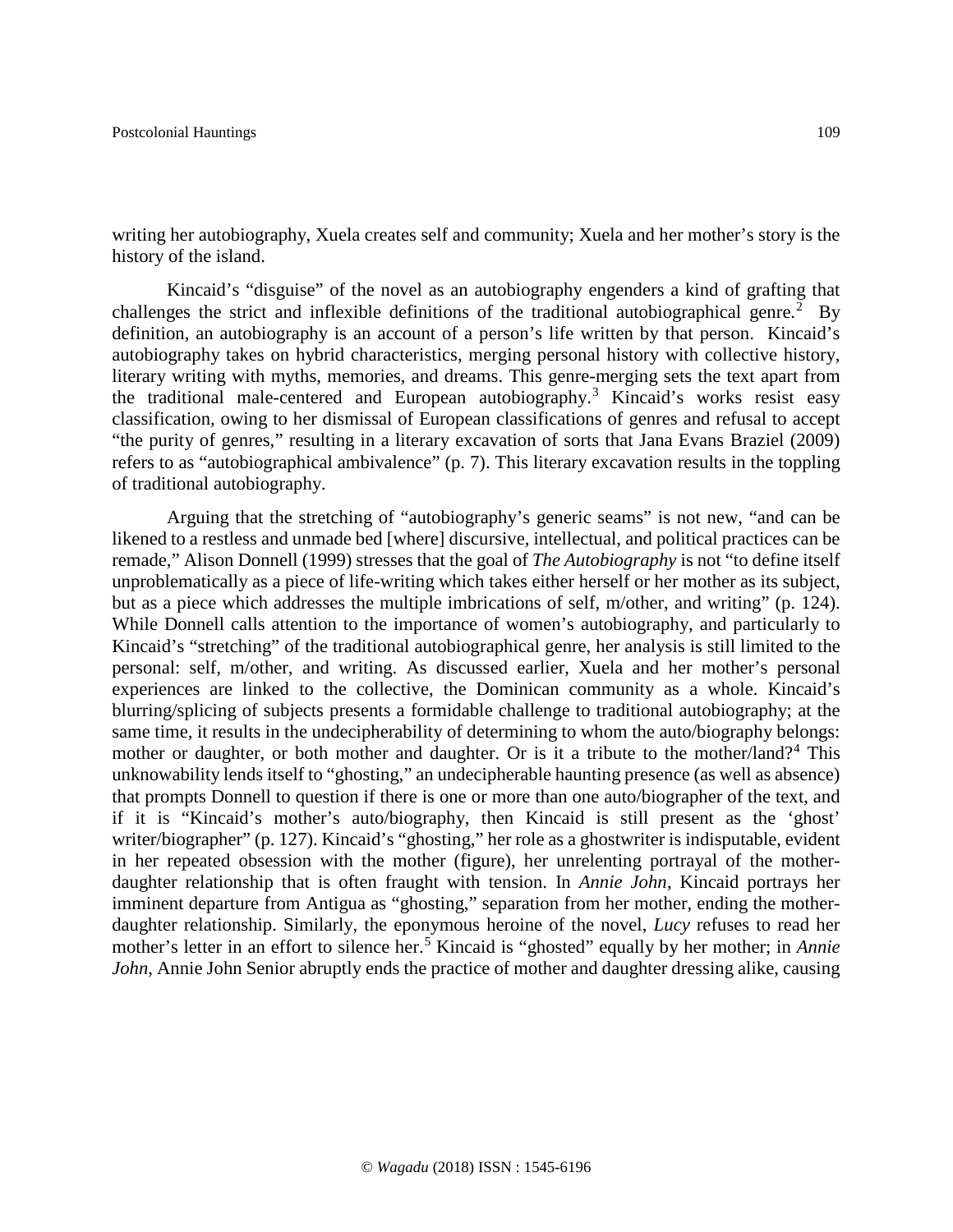her daughter, Annie, great angst and separation anxiety.<sup>[6](#page-21-5)</sup> Convinced that she was writing the self, Kincaid finally concedes that she was writing the m/other:

At the top of the page, I wrote my full name . . . At the sight of it many thoughts rushed through me, but I could write down only this: 'I wish I could love someone so much that I would die from it.' And then as I looked at this sentence a great wave of shame came over and I wept and wept that so much that the tears fell on the page and caused all the *words to become one big blur.* (*Lucy*, pp.163-4, italics mine)

True to its definition, a ghost or "ghosting" has inherent, interchangeable, nebulous attributes as both mother and daughter function as a ghost/writer; they both inhabit the body/space of a ghost/writer. Furthermore, the ghosts of slavery and colonialism both haunt and instruct their writing. Xuela muses:

I knew the history of an array of people I would never meet. That in itself should not have kept me from knowing them; it was only that this history of peoples that I would never meet—Romans, Gauls, Saxons, Britons, the British people—had behind it a malicious intent: to make me feel humiliated, humbled, small. Once I had identified and accepted this malice directed at me, I became fascinated with this expression of vanity: the perfume of your own name and your own deeds is intoxicating, and it never causes you to feel weary or exhausted; it is its own inspiration; it is its own renewal. (pp. 59-60)

Xuela's authoring, her recalling or "ghosting" of her dead mother, in this auto/biography, "can be seen as a type of ghost writing" (Shima, 2004, p. 63). Operating within the trope of "ghosting," this chapter explores the haunting or ghostly presence of both the living and the dead.<sup>[7](#page-21-6)</sup> In response, or more poignantly, in retaliation to the haunting occasioned by slavery and colonialism, Kincaid performs a "ghosting" of the autobiographical genre by defying narrative conventions, by blurring the line between fiction, myth, biography, and autobiography. For example, under the spell of colonialism, Ma Eunice, Xuela's first foster mother, is unable to distinguish fantasy from reality. Fascinated by,

a picture painted on [a plate made of bone china], a picture of a wide-open field filled with grass and flowers in the most tender shades of yellow, pink, blue, and green; the sky had a sun in it that shone but did not burn bright . . . This picture was nothing but a field of grass and flowers on a sunny day, but it had an atmosphere of secret abundance, happiness, and tranquility; underneath it was written in gold letters the one word HEAVEN. Of course it was not a picture of heaven at all; it was a picture of the English countryside idealized . . . Eunice thought that this picture was a picture of heaven." (pp. 8-9).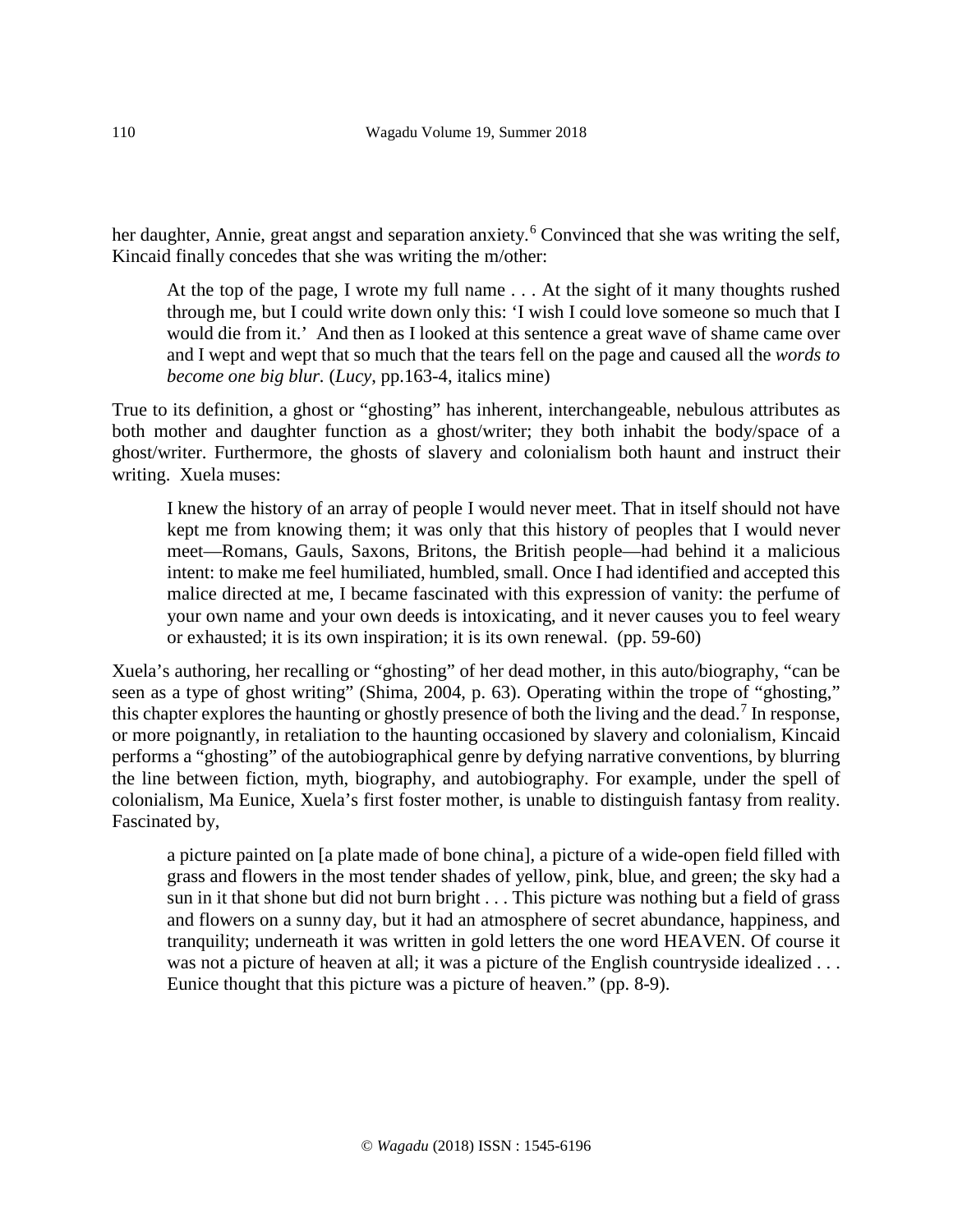This blurring-cum-doubling is a recurring theme in *The Autobiography*, and unsurprisingly, these blurred lines extend to the mother-daughter duo who functions as a "deathly double" that disrupts and derails colonizing forces. Ghosting speaks of simultaneous imitation and innovation; it registers hypervisibility and invisibility, hyperembodiment and disembodiment (Brown, 2015, p. 16).

Kincaid's work has been characterized as embracing numerous contradictions and *The Autobiography of My Mother* is no exception. Contradiction resides in the trope of blurring/doubling as Xuela's role as victim is interpreted as contradictory. As I discuss later, some critics are hesitant to identify Xuela as a victim of rape. Moreover, this contradiction resides in the title and the text, *The Autobiography of My Mother*. Accentuating the subversive theory that Kincaid engages routinely, Louis Simon (2005) writes: "The paradox of the title signals a subversion of language, a twisting and refuting of convention and conventional meaning that undergirds the entire text" (p. 31). Attempting to render decipherable what is often deemed undecipherable in Kincaid's writings, Daryl Dance surmises that despite the fact that Xuela bears Kincaid's own mother's last name (Richardson), she is more like Kincaid, the daughter, than the mother, Annie (p. 2). Misnomer is another narrative strategy that Kincaid adopts in *Autobiography*. Dance accordingly explains the contradictory title of the novel surmising that mother and daughter are one: "The mother and daughter are indeed one helps to explain the oft-noted incongruity of the title, for the 'autobiography' of her mother seems truly her own autobiography" (p. 2).

This blurring/merging between the mother and the daughter, between the present and the past, challenges linearity as it chronicles the chaos, the traumatic experiences endured by the characters: mother, daughter, and the island. We are duly reminded by Sandra Pouchet Paquet's (1990) that non-linearity is "normative" as "West Indian autobiography is varied and complex" (p. 357). Furthermore, the non-linearity and complexity of *The Autobiography* manifests in the role of the predominantly female "authors": Kincaid, Xuela's mother, Xuela, and the island.<sup>[8](#page-21-7)</sup> Kincaid's insertion of women into the text (read the national narrative) is not coincidental. Autobiography, for the most part, has been a male enterprise. Kincaid's seeming ease with challenging narrative conventions, encapsulates "[the] intense and creative struggle with the conventions of autobiography, and engage[s] directly with the social and political issues that have preoccupied West Indian culture and society" (Paquet, p. 358). Kincaid's *The Autobiography* is also infused with the personal; as argued earlier, the personal mother-daughter relationship is politicized, metonymically representative of the mother/land.

Notably, Kincaid dedicates *The Autobiography* to the late Derek Walcott who, in his long autobiographical poem *Another Life,* stresses "a value other than autobiography" (Paquet, 1990,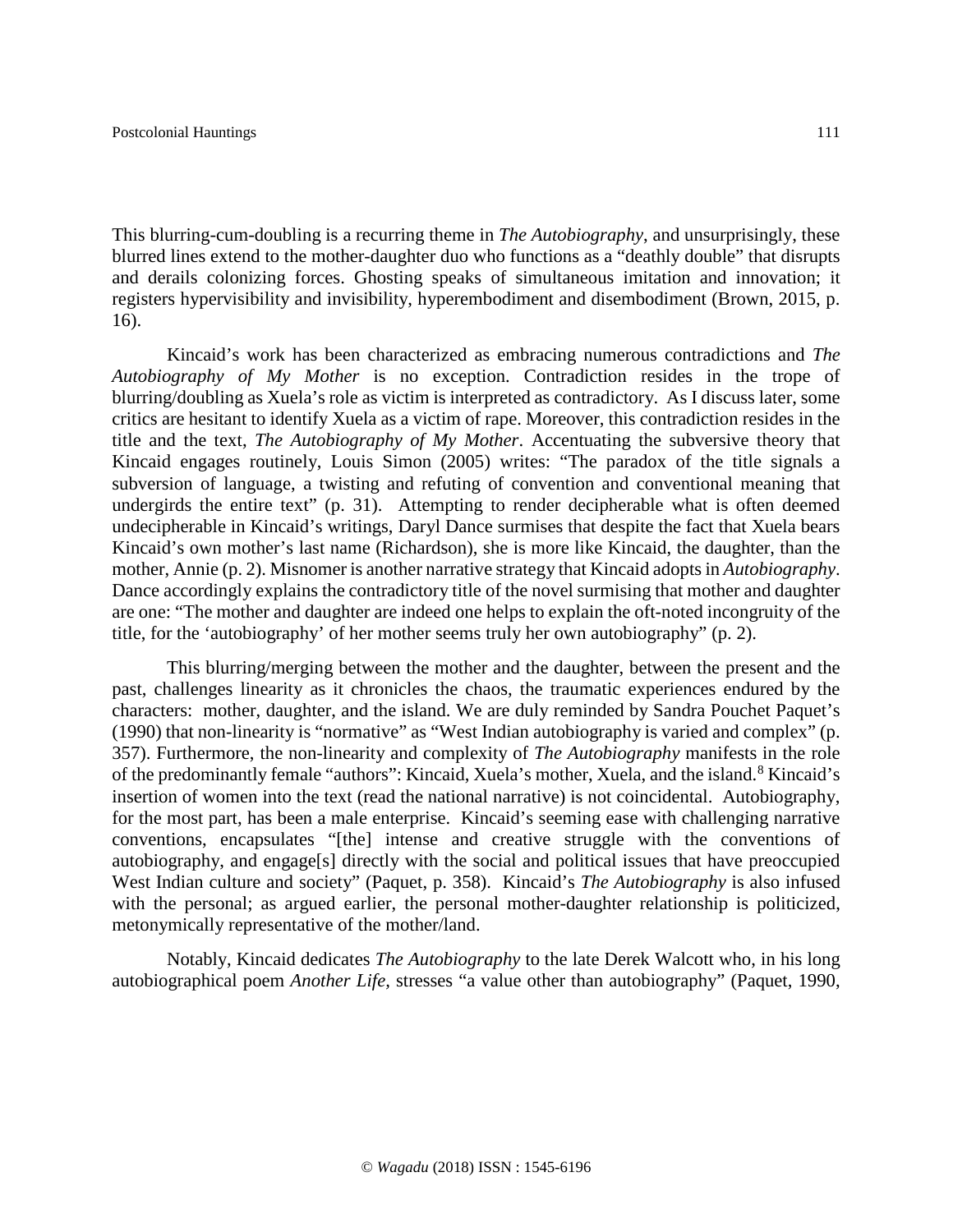p. 358). Walcott himself confesses that in *Another Life* "he abandoned autobiography for elegy and intellectual history" (quoted in Paquet, p. 358). Walcott does not dismiss or devalue autobiography completely, for the poem is infused with autobiographical references. However, he does write a biography, so to speak, of his native West Indies. Kincaid's dedication is symbolic, for Walcott himself engages the bending of genres; this autobiographical poem comprised of over four thousand lines of verse is grouped into four parts. Walcott's rewriting and subversion of the poem to suit his post-colonial needs resonates with *The Autobiography* that gives Kincaid poetic license to fashion her novel to her own liking, to engender the proverbial intermarriage of the individual experience with the collective, colonial experience, and to personalize history and politics. Moreover, Walcott's *Another Life* navigates the political, personal and historical spheres, rendering an evocative portrayal of the West Indies, even as he writes an elegy of himself and man, humankind. Symbolically, *The Autobiography*, with its routinized breaking of conventions, is also an elegy. Kincaid/Xuela seeks, demands, and desires another life (a pun of the title of the poem), free from enslavement and colonial invasion. Furthermore, despite the innate tragedy of loss and abandonment, Xuela's mother is experiencing "another life," an afterlife: Xuela is also, albeit vicariously, as well as Dominica, in a postcolonial state. Illuminating how the brutality of colonialism has left the island's inhabitants in a zombified state, particularly Ma Eunice, who is debilitated by her inability to mother effectively, Xuela muses: "In a place like this, brutality is the only real inheritance and cruelty is sometimes the only thing freely given" (p. 5). The embodiment of the collective dilemma of a colonial Caribbean history (Paquet, p. 360), Xuela/her mother nevertheless exercises agency, for *The Autobiography* functions as a vehicle for self-exploration and self-articulation beyond the conventional/colonial text, beyond the dictates of patriarchy. As the representative voice of the vanquished, as both participant and witness, Xuela writes both herself and her mother into the narrative.

Despite her hypo-presence, Xuela's dead mother is hyper-present; her memory is kept alive by Xuela's constant return to, reimagining, and reconstruction of the past: "For me history was not only the past: it was the past and it was also the present. I did not mind my defeat, I only minded that it had to last so long; I did not see the future and that is perhaps as it should be. And yet . . . and yet, it made me sad to know that I did not look straight ahead of me. I always looked back." (p.139).

Even as she acknowledges the importance of a collective history, Xuela's uncontrollable urge to "look back" is an act of remembering, of recollecting and re-visioning her dead mother. *The Autobiography* itself is a repeat, a re-vision of her mother's life/death. Xuela registers both her and her mother's ghostly presence, lending validity to the idea that haunting not only invokes but also evokes "and like any other haunting, it has the desire to be seen" (Brown, 2015, p. 17).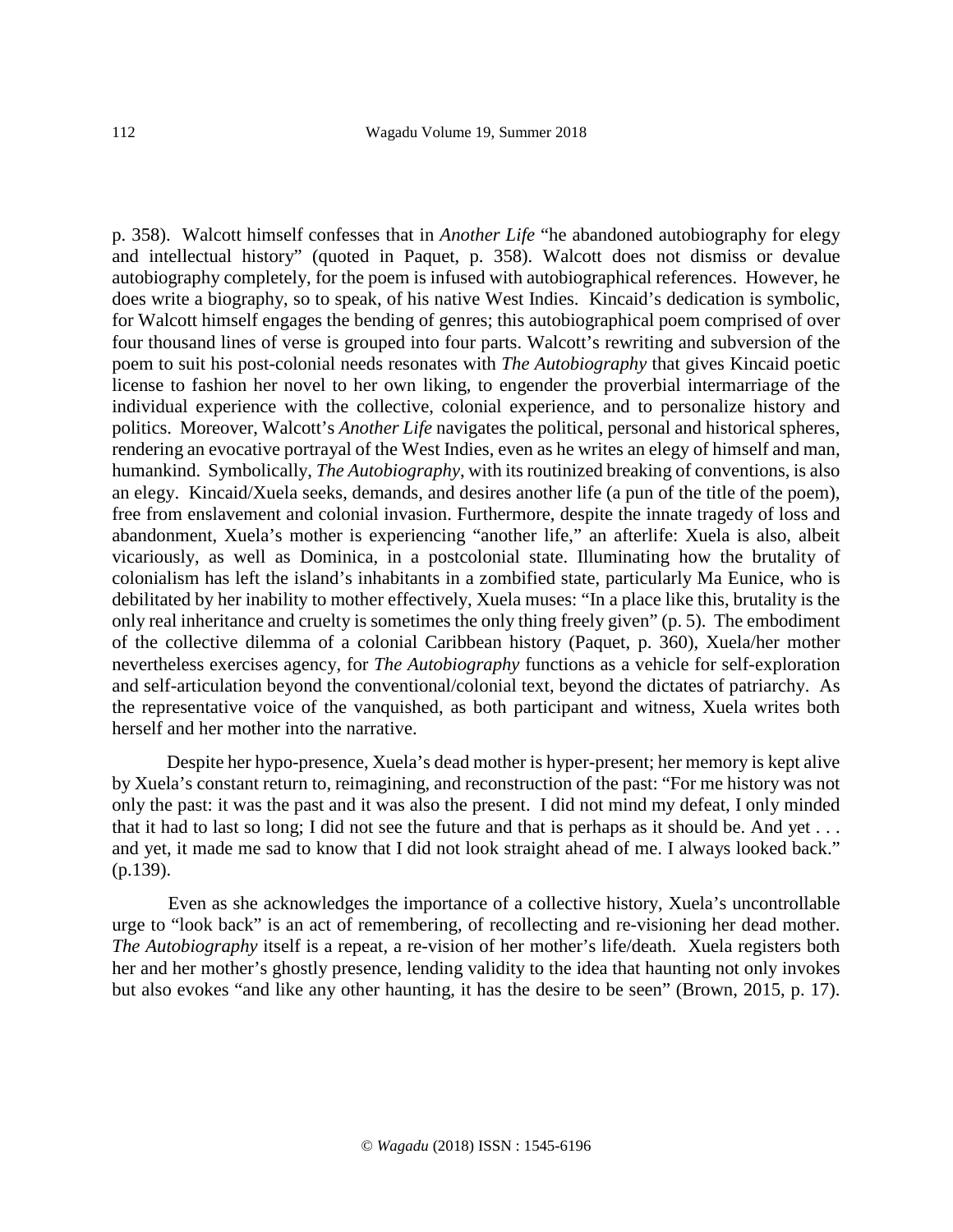Morris's (2004) observation, "Jamaica Kincaid's writing thrives on bringing erasures back to life" (p. 954), echoes Veronica Marie Gregg's (2002) that establishes that the haunting presence manifests as a "form of spirit possession" furthers this argument (p. 928). By looking back or gazing back onto the hauntings of the past, Xuela lends voice to Toni Morrison's (1988) classic phrase: "This is not a story to pass on" (p. 275). The decimation of the Carib people, the enslavement and subsequent colonization of black people should not be forgotten, must be remembered, must be memorialized for posterity.

The sporadic appearances of the dead mother, specifically, the appearance of her levitating heel, in Xuela's dreams,<sup>[9](#page-21-8)</sup> the dead mother's refusal to be stilled—all contribute to the haunting, they "mark her presence as a haunted and haunting absence" (Gregg, p. 928). Xuela captures this horrific and melancholic void:

I looked over my shoulder to see if someone was coming, as if I were expecting someone to come, and Ma Eunice would ask me what I was looking for, at first as a joke, but when, after a time, I did not stop doing it, she thought it meant I could see spirits. (p. 5)

Xuela's return is, in essence, a re-articulation of her mother's history, the island's history, and by default, her own history. Xuela manipulates her dreams, bringing back her mother from the dead: "I lay down to sleep and to dream of my mother—for I knew I would do that, I knew I would make myself do that, I needed to do that" (p. 31). In like manner, Xuela orchestrates her own resurrection through self-creation and bodily self-possession.

As a postcolonial subject and as an orphan, Xuela is forced to construct her identity via loss, destruction, and death of the mother/land.[10](#page-21-9)Death, ironically, becomes the impetus for her existence, for her living. Since death is a destructive force, these constant images of the dead that serve as impetus for the living are precarious. The body's vulnerability finds resonance in the scarred and broken bodies of black women that repeat, that are passed down, in this case, from mother to daughter, making visible slavery's and colonialism's aftermath: the violence, the haunting, that has occasioned black women's vulnerability. The recurring and repeating visions of Xuela's mother engender continuity that resonates with what Kimberly Juanita Brown calls "the repeating body." Nevertheless, acknowledgement of the body's vulnerability empowers women to reclaim their bodies and sexual agency. Repetitions and duplications engender the reliving of memory, rendering those once invisible visible. Xuela, who bears the same name as her mother, gives voice to this duplication in the following quote:

This account of my life has been an account of my mother's life as much as it has been an account of mine, and even so, again it is an account of the life of the children I did not have,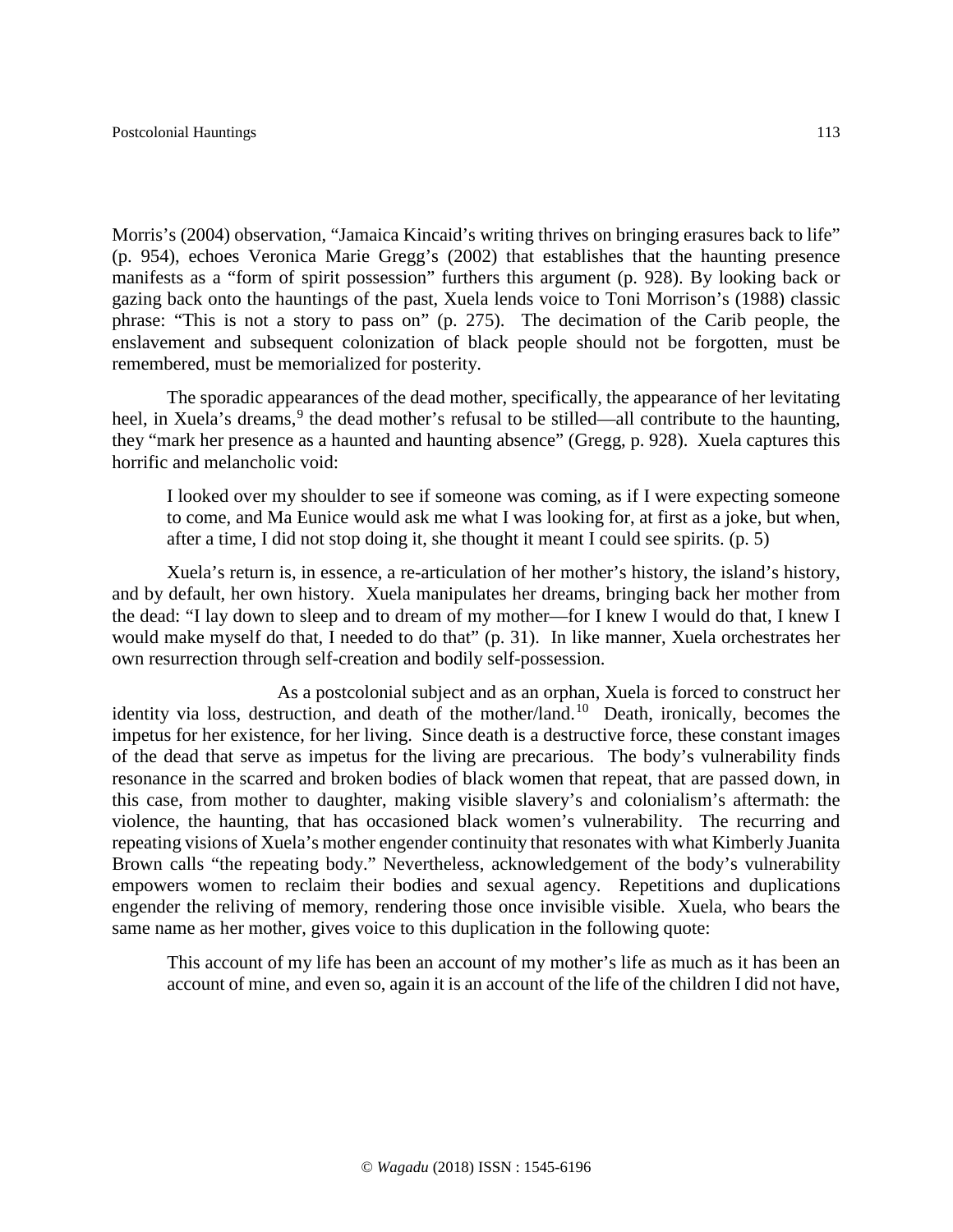as it is their account of me. In me is the voice I never heard, the face I never saw, the being I came from. In me are the voices that should have come out of me, the faces I never allowed to form, the eyes I never allowed to see me. This account is an account of the person who was never allowed to be and an account of the person I did not allow myself to become. (p. 227)

Addressing the injuries, the scars inflicted by colonialism, Xuela portrays how generations are affected by this invasion-cum-violation. Colonialism has created a nation (read an orphanage) of orphans. Marie-Claude Perrin-Chenour (2013) suggests that the repetitions testify "to an absence of evolution in spite of age and experience . . . mak[ing] it impossible for any [author, narrator and character] to become an integrated subject" (pp. 170-171). Repetitions, however, do not suggest stasis; in actuality, they offer "visual . . . and gendered iterations of the indelible memory of slavery" and colonization (Brown, p. 13).In the above quote, Xuela demonstrates how this memory has impacted both the mind and the body that are scarred indelibly.

The mother's ghostly presence both interrupts and engenders the flow of the narrative. Xuela's own birth is marked by interruption, the death of her mother who dies during childbirth. As noted earlier, this cycle of interruption becomes the defining moment of Xuela's existence as she asserts: "I came to feel that for my whole life I had been standing on a precipice" (p. 3). The "precipitous" existence is arguably the bane of Xuela's existence as death is the motivating factor of her life/living. She ironically forms relationships only after someone dies: "My brother dies. In death he became my brother" (p. 110). Debatably, she fuels her fall from grace by not heeding to the cautionary message meted out to the adolescent girl, and to girls in general, in Kincaid's short story "Girl" that demands that she practice and display proper feminine behavior: "Try to walk like a lady and not like the slut you are bent on becoming" (p. 3). Xuela's inability to live up to the ideals of womanhood is rendered palpable by the wife of Philip, the English doctor.<sup>11</sup> Xuela recounts: "She was a lady, I was a woman, and this distinction for her was important; it allowed her to believe that I would not associate the ordinary, the everyday—a bowel movement, a cry of ecstasy—with her" (pp. 158-159). In contrast, Xuela embraces the "everyday" with fervor and passion, resulting in her exhibiting slut-like behavior: loving her body odor, overtly displaying passion and sexual desire, providing minute details of her sexual encounters: "Whatever I was told to hate I loved and loved the most. . . . Whatever about me caused offense, whatever was native to me, whatever I could not help and was not a moral failing—those things about me I loved with the fervor of the devoted" (pp. 32-33). Xuela's de-sanitization of her experience is a direct rejection of Victorian modes of decorum and decency. Thus, young women are walking a tightrope as they stand on the precipice of an endangered female sexuality. Both Xuela and her sister are expected to subscribe to and uphold the politics of respectability.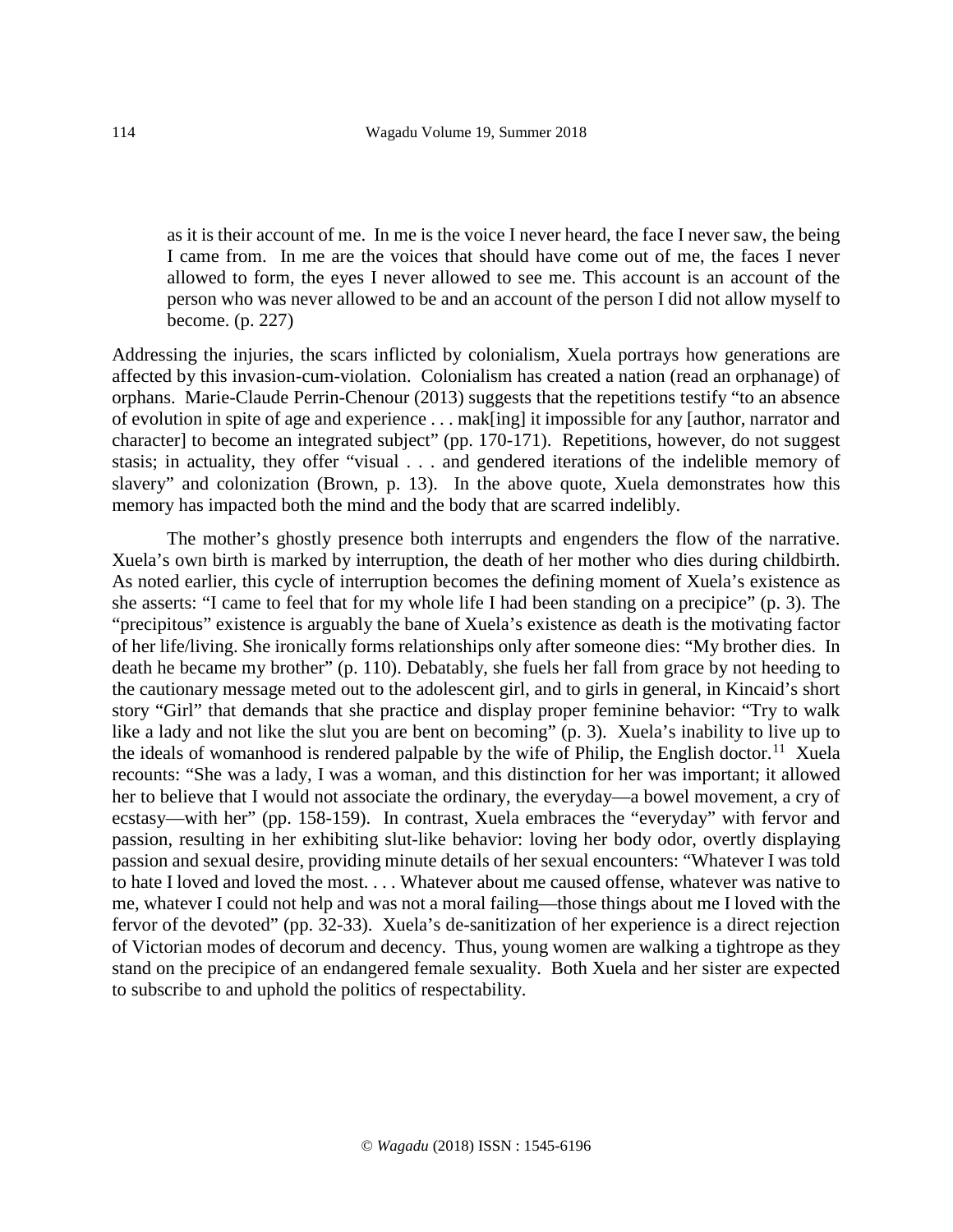Questioning the politics of respectability, Kincaid interrogates patriarchal mandates that demand that women practice proper feminine behavior, meanwhile men's conduct remains unchecked. By sharing Xuela's age at the time of her first sexual encounter with Monsieur LaBatte, Kincaid calls attention to the fact that she is still under-age and therefore her violation constitutes statutory rape.[12](#page-21-11) Paradoxically, two paragraphs prior to her father's delivering her to Monsieur LaBatte, Xuela spoke fondly and proudly about her school days; in particular about how she excelled and surpassed expectations. The juxtaposition of her reminiscing about her school days and her "capture," her being transported to Jacques LaBatte's house, sheds light on her imminent loss of innocence.<sup>[13](#page-22-0)</sup> Paradoxically, Xuela's father is a policeman, an enforcer of the law; his colonial authority finds representation in his policing of her body that culminates in his delivering her to her "jailer," Jacques. In a revealing scene, Xuela paid the price for defying her father's colonial authority. She challenges her father who claimed that he had no nails to give to the gravedigger, Lazarus, insisting that he had a full barrel:

When Lazarus left, without the nails he had come for, without the nails he needed, my father grabbed me by the back of the neck of the dress I was wearing and dragged me through the house to the shed where he had the barrel of nails, and he pushed me facedown into the barrel of nails . . . This pain he was causing me, this suffocating me in a barrel of nails, was a true feeling of his. (p. 190).<sup>[14](#page-22-1)</sup>

Therefore, Xuela has changed hands from one jailer to another. Her initial (geographic) dislocation that initiated her out-of-body experience: "I had never been to Roseau until that day" precedes her rape, her body estrangement (p. 60).

Forced by her surrogate mother, Lise, to have continued sexual relations with her surrogate father, Monsieur LaBatte, renders Xuela's rape more heinous. The LaBattes' presence calls attention to the elites/whites that dominated/haunted the planation economy. This imagery of slavery and forms of enslavement is prevalent, with Xuela revealing that she performs household chores in the "main house" before she leaves for school (p. 73). The violent act of rape mirrors the willful violence of Xuela's forced abortion: "If there was a child in me I could expel it through the sheer force of my will. I willed it out of me" (p. 81). Motherhood is defined by bodily rejections of childbearing. Xuela is not only forced into an illicit sexual affair with Monsieur LaBatte, but she is also used as a surrogate, as a vessel of reproduction. In other words, her body is used as capital. We are all too familiar with the fact that "Slave women's bodies, specifically their procreative capacity, were considered prime real estate capital and accordingly they were marketed for maximum profit" (Alexander, 2014, p. 75). Deborah Gray White (1999) reiterates that once it caught on that the "reproductive function of the female slave could yield a profit, the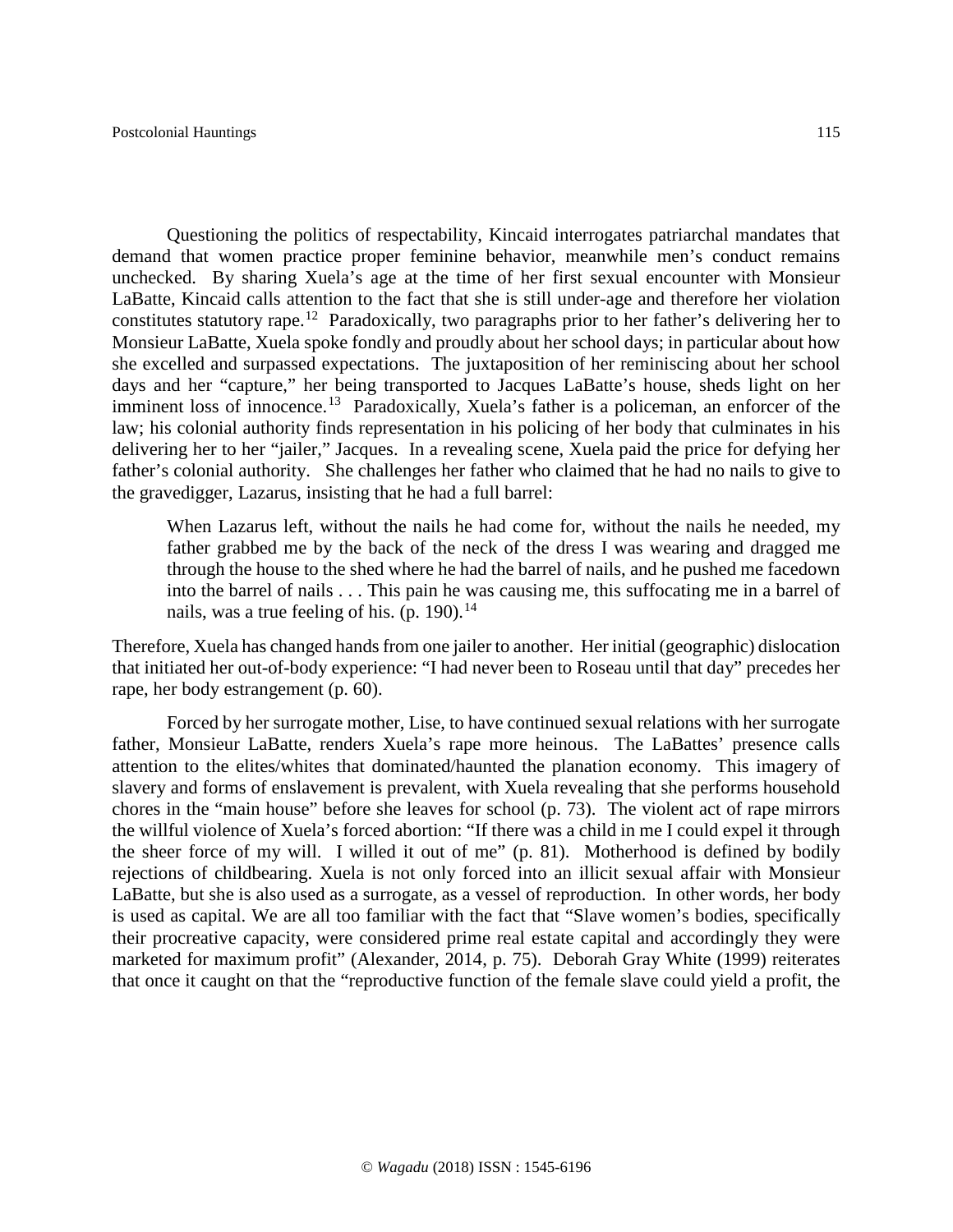manipulation of procreative sexual relations became an integral part of the sexual exploitation of slaves" (p. 68). Consequently, Xuela can be likened to her enslaved female ancestors, whose worth was determined and defined by their reproductive capacity. She later becomes fully aware of her exploitation by the husband-wife duo, but specifically by Lise. Complicit in patriarchal undertakings, Lise LaBatte does not see the need to examine her "contradictions of self, woman as oppressor" (Lorde, 1984, p. 130). Lise is more invested in putting forth her own agenda: her fervent desire to have a child by any means necessary and the attendant commodification of Xuela, who is not blinded to this fact: "She wants to make a gift of me to her husband; she wants to give me to him. . . . It was herself she wanted to save; it was me she wanted to consume" (p. 68, p. 94).<sup>15</sup> In this regard, Lise is complicit in using the black female body as property, for profit. Lise's action is akin to female betrayal, despite reassuring Xuela that she should trust her and "make [her]self at home, to regard her as if she were my own mother, to feel safe whenever she was near" (p. 66). Lise, instead, opens up the historical wounds that find efficacy in the slave woman's body violation and subjugation.

Of her consumption, Xuela writes: "He took me to the room in which he counted his money, the money that was only some of the money he had. It was a dark room and so he kept a small lamp always lighted in it" (p. 70). Moreover, she occupied "a room that was attached to the kitchen; the kitchen was not a part of the house itself. . . . [She] slept in the room with the floor of dirt" (p. 67, p. 71).<sup>[16](#page-22-3)</sup> Her commodification is rendered most palpable when she reveals that her father knew Monsieur LaBatte "through financial arrangements they made with each other" (p. 60). Nevertheless, Xuela subverts the patriarchal manipulation by literally taking matters into her own hands when she performs an abortion. Invoking the historical practice of abortion that slave women performed, Xuela rejects her designation as propertied possession (Xuela's father, Monsieur LaBatte, and Lise LaBatte possessed her body through violence). Along these lines, she subverts the notion of the sexual "helplessness of the female slave, who was forced to be a breeding machine for the plantation" (Ormerod, 1985, p. 101).

Xuela's unequivocal refusal to become a designated mother (of the state) does not go unnoticed: "I had never had a mother, I had just recently refused to become one, and I knew then that this refusal would be complete. I would never become a mother, but that would not be the same as never bearing children. I would bear children, but I would never be a mother to them" (pp. 96-97). This distinction between being a mother and bearing children is of critical importance as it harkens back to female enslavement. Assigned the role of breeder, Xuela is deprived of her ability to mother and be/come a mother and thus unequivocally registers her challenge to this female (sexual) subjugation via the abortion. In her effort to thwart the LaBattes (the patriarchy)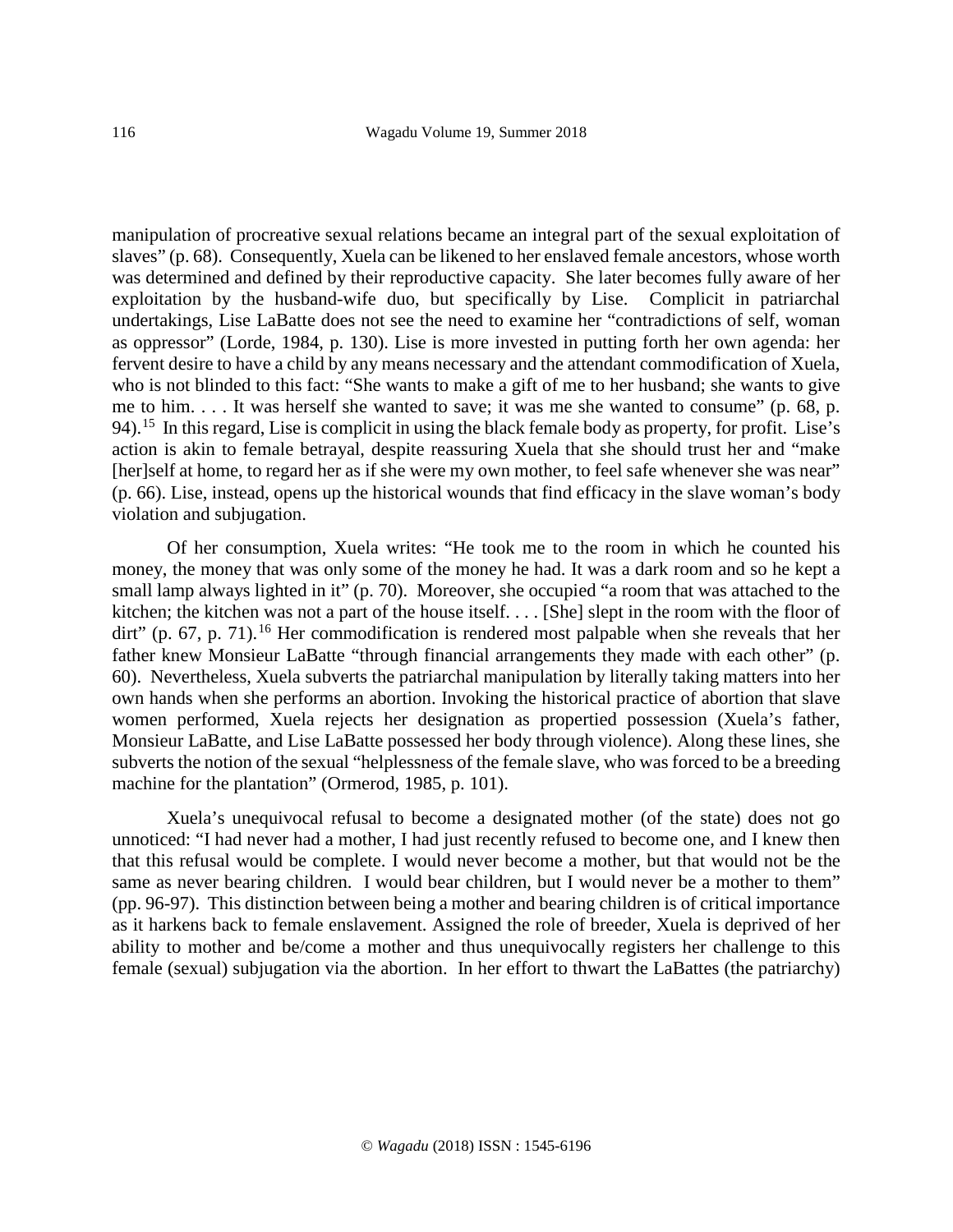from profiting from her, Xuela engages a theory of subversion of sorts by liberating her unborn children:

I would bear children, they would hang from me like fruit from a vine, but I would destroy them with the carelessness of a god. I would bear children in the morning, I would bathe them at noon in a water that came from myself, and I would eat them at night, swallowing them whole, all at once." (p. 97)

Suffice it to say, this form of self-fashioning finds representation in self-devouring, a form of narcissistic cannibalization. Furthermore, this motherly, liberatory act is not new. We are reminded of Toni Morrison's Sethe (1988), who, after being made aware of Schoolteacher's decision to claim her children, steadfastly articulated: "No notebook for my babies and no measuring string either" (p. 198). The haunting Xuela experiences by Lise claiming her unborn child is no less evocative or telling: "This vision she would have, of a child inside me, eventually in her arms, *hung in the air like a ghost*, something only the special could see. Not for every eye, it was for my eyes, but I would never see it, and it would *go away and come back*, this *ghost of me with a child inside me*. I turned my back to it; *my ears grew deaf* to it; *my heart would not beat*" (p. 77, emphasis mine). Whereas Xuela narrowly escapes death: "my heart would not beat" by refusing to give birth to this unborn child, Edwidge Danticat's mother-protagonist, Martine Caco's parting words were: "I could not carry the baby" (p. 224) for she feared that her lover, Marc "gave her the baby that's going to take [her] life away" (p. 190).<sup>[17](#page-22-4)</sup> Both women are haunted by the recurring/repeating images of the unborn. Xuela's abortion, therefore, bears the imprint of an exorcism; similarly to Martine, she must exorcise the demon, Jacques's child, from within. Laying claim to black bodies replicates the slaveholding tradition of having control over women's bodies. Thus, Xuela has chosen to mother, to make herself: "No one observed and beheld me, I observed and beheld myself; the invisible current went out and it came back to me. I came to love myself in defiance, out of despair, because there was nothing else" (pp. 56-57); and in doing so, she reclaims her reproductive rights and sexual agency.

Xuela reconstructs the black female body not as a site of violence but as a site of resistance and resilience. The language of female resistance she invokes affords her the opportunity to claim ownership of her narrative of rape, and by extension, of her body. Celebrating her selfactualization, she writes: "Exhausted from the agony of expelling from my body a child I could not love and so did not want, I dreamed of *all the things that were mine*" (89, emphasis added). Self-devouring that carries the narcissistic imprint of self-loving is an act of self-actualization, also witnessed in Toni Morrison's *Sula* (1973). In response to her grandmother Eva Peace's advice that she "get married [because] you need to have some babies. It'll settle you," Sula brazenly interjects: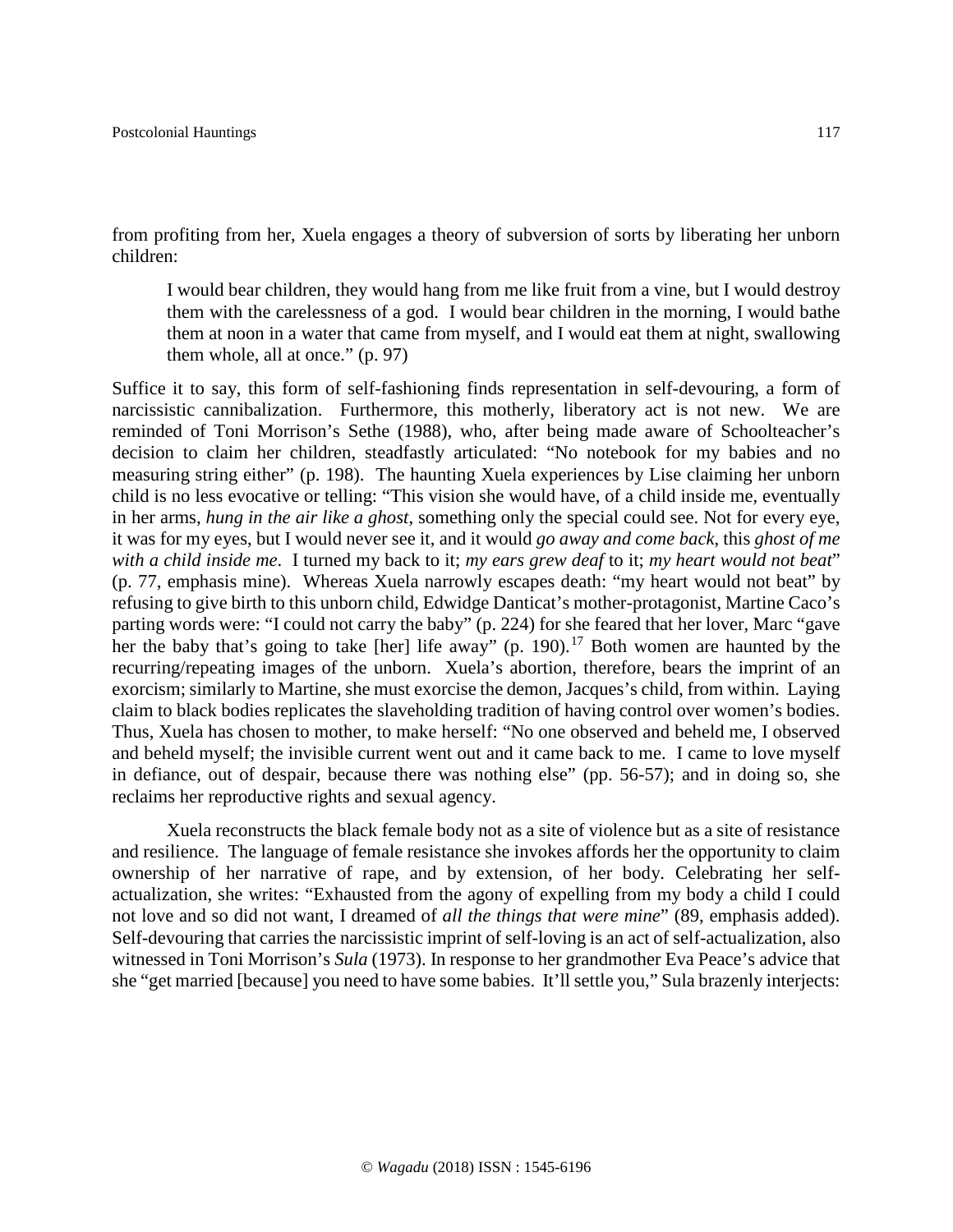"I don't want to make somebody else. I want to make myself" (p. 92). Like Sula, Xuela dismisses the procreative possibilities of female sexuality in favor of self-fashioning. In choosing selfarticulation over patriarchal mothering, sex's primary purpose is recreational. Performing the abortion affords Xuela the ability to shed the cloak of victimization she earlier inhabited and don one that celebrates and promotes female agency. The termination of her pregnancy, therefore, is illustrative of resistance, rejecting further invasion/penetration of her body that in turn signals her refusal to procreate and to reproduce the nation, specifically, to replicate the traumatic colonial history of Dominica. Registering her disgust and disapproval of slavery and the subjugation of her people, Xuela chooses self-isolation over patriarchal subjugation: "My impulse is to the good, my good is to serve myself. I am not a people, I am not a nation. I only wish from time to time to make my actions be the actions of a people, to make my actions the actions of a nation" (p. 216). Yet, in this declaration, in this refutation of the nation, is the yearning/mourning to belong to a community.

Xuela expertly uses language to intercept her geographic —and body—destabilization. I reason that Xuela, similarly to her creator Kincaid, is a master-manipulator of language. This fact becomes manifest in the following passage: "He did not move away in embarrassment and I, too, did not run away in embarrassment. We held each other's gaze. I took off my clothes and he took off his clothes . . . When he was through with me and I with him . . ." (p. 70). The language used portrays unwavering self-assurance and intimates that Xuela initiated the sexual encounter and that she is Monsieur LaBatte's equal.<sup>[18](#page-22-5)</sup> However, this is far from the truth as we later find out that not only is it her first sexual experience, but that it also happens with an adult male who happens to be her father's age: "It was the first man I had ever seen unclothed and he surprised me. . . . I was *acting from a feeling I had*. The feeling I had, the instinct I was acting from, were *all new to me*. [Later] I washed the thin crust of blood that had dried between my legs and down the inside of my legs. I knew why it was there. I knew what had just happened to me" (p. 77, p. 70, p.72, emphasis added). $19$ 

The language of victimization surfaces here, albeit momentarily, illuminating Xuela's false sense of security and her vulnerability, and shattering the protective wall of indifference she had built around herself. Brown cautions against refusing to acknowledge the body's vulnerability and slavery's and postcolonial violence. In a self-reflective moment, Xuela confesses that her "loss had made [her] vulnerable, hard, and helpless" and, shortly after being raped repeatedly, she confesses: "I could no longer be a child" (p. 4, p. 77). The phrase "I knew what had just happened to me" chronicles an out-of-body experience over which Xuela seemingly had no control, even as it gestures that Xuela is an unenthusiastic participant. Xuela inhabits a dual space: as spectator and participant. Despite Xuela's lack of enthusiasm, she nevertheless "validate[s] her own sexual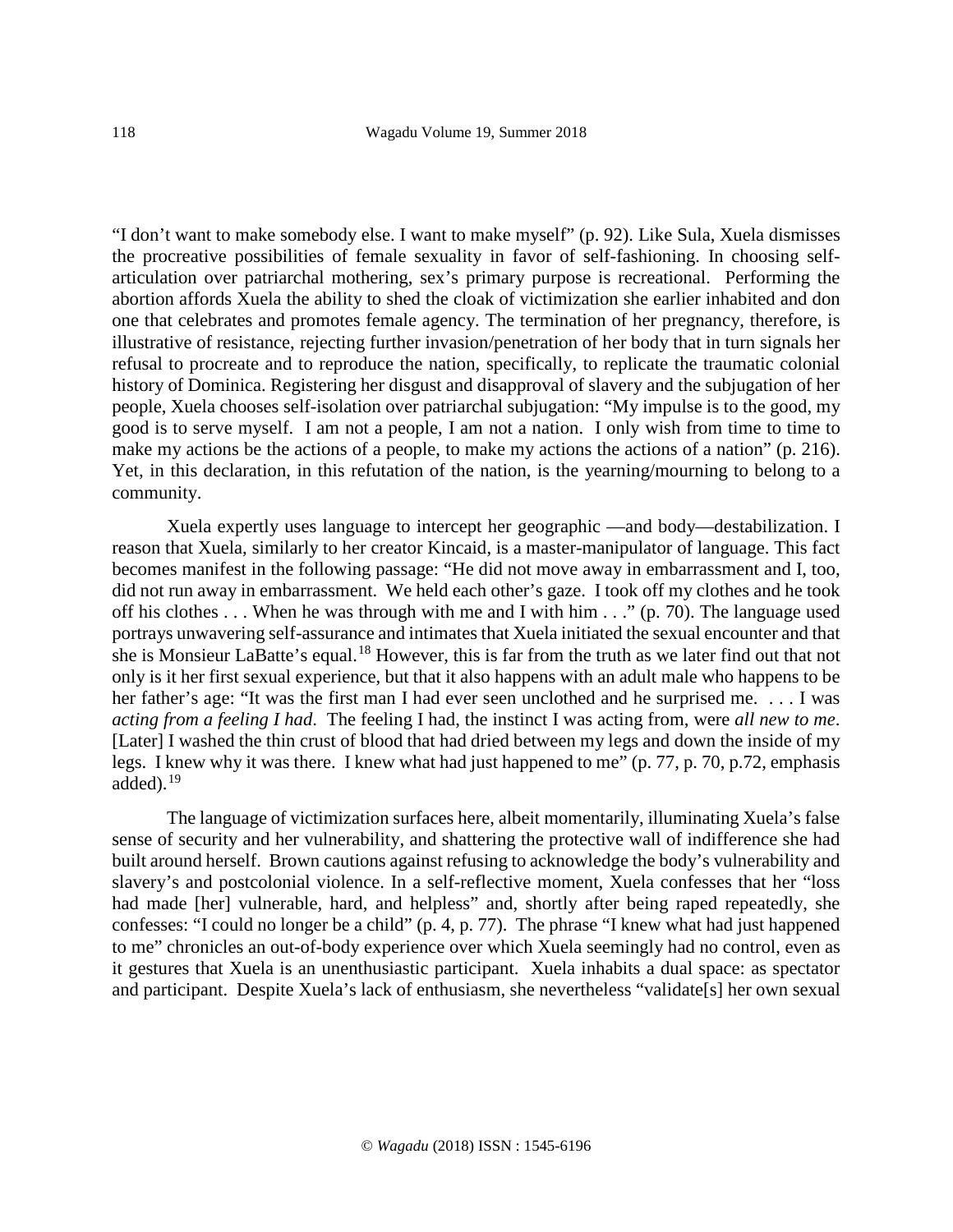pleasure within the gendered and racial oppressions which govern her life" (Schultheis, 2001, p. 8).[20](#page-22-7) It becomes self-evident that, "Sexual pleasure does not equal happiness nor transform Xuela into an adherent of the law of the father" (Schultheis, p. 26). As spectator, Xuela attempts to deflect the devouring colonial male gaze; she does so through the act of doubling, through (body) disassociation, that affords her the ability to transform the self or to assume another form or self (Alexander, 2014, p. 174). "A form of masking, doubling functions as a skillful strategy for survival that permits one to deal with brutality and harsh realities of life" (Alexander, 2014, p. 174). Protagonist Sophie Caco, of Edwidge Danticat's *Breath, Eyes Memory*, effectively doubles during sex.<sup>[21](#page-22-8)</sup> Similarly to Sophie who receives temporary relief by doubling during sex, Xuela's disassociation from the physical act and the "actor" empowers her: "The body of a man is not what makes him desirable, it is what his body might make you feel when it touches you that is the thrill. . .. I was surprised at how unbeautiful he was all by himself . . . it was anticipation that kept me enthralled." (p. 70-71). Schultheis offers an explanation to this disassociation or critical distance: "Repeated experiences of displacement simultaneously produce the condition of self-reflexivity or critical distance that Xuela manifests so completely" (p. 15). This disassociation, in turn, engenders Jacques's disembodiment and subsequent disempowerment, as his virility and potency are fiercely interrogated: "His hands hanging at his side . . . the limp folds of flesh on his stomach" (p. 71). Hence, without the act, the actor, Jacques, is zombified, is rendered ghost-like. By focusing on the anticipated action rather than on the actor, Xuela creates an alternative space beyond the reach of patriarchal control. While Jacques LaBatte may have temporary access to her body, Xuela does not relinquish her mind and spirit.

Xuela appropriately invokes the language of violence to give voice to her body violation: "To each piercing he made inside me, I made a cry that was the same, a cry of sadness" (p. 71). "Physical pain," according to Elaine Scarry, "does not simply resist language but actively destroys it, bringing about an immediate reversion to a state anterior to language, to the sounds and cries a human being makes before language is learned" (p. 4.). Numbed by her experiences (both personal and historical): "Everything in my life, good or bad, to which I am inextricably bound is a source of pain" (p. 7), Xuela no longer succumbs to pain; instead, she is overcome by sadness. "Whatever pain achieves," Scarry surmises, "it achieves in part through its unsharability, and it ensures this unsharability through its resistance to language" (p. 4). When language fails Xuela, she captures her sexual exploitation via imagery that bears the imprint of physicality: His hands . . . not yet inside me . . . not yet opening my mouth wider to *place his tongue even deeper in my mouth* . . . the force of him inside me. A long sharp line of pain . . . each piercing that he made inside me" (p. 71, emphasis added). The near-suffocation that Xuela experiences earlier when her father forced her face into the barrel of nails surfaces here again as Jacques "place[s] his tongue even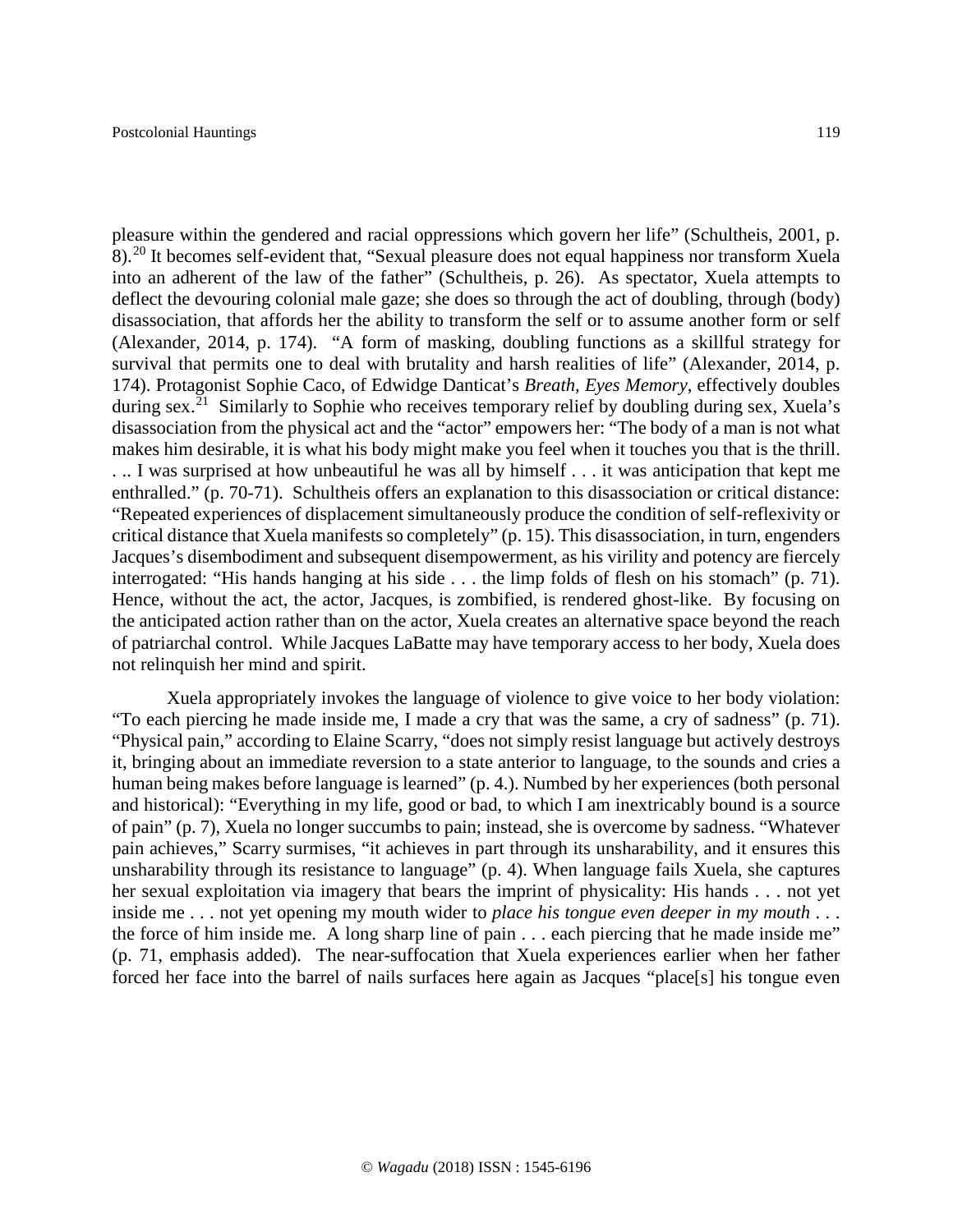deeper in [her] mouth." These images of forced penetration encapsulate "what the female body undergoes during the physical act of rape . . . [in other words] representation of rape is thus achieved by highlighting the physical properties of sexual violence and revolves around the bodily reception of that violence" (Jean-Charles, 2009, p. 40). Xuela later admits that the sexual encounter had changed her: "I was not the same person I had been before" (p. 71).<sup>22</sup>

Xuela's manipulation of language has prompted some critics to dismiss that she was raped, and to disregard her bodily experiences of rape, arguing instead that she welcomed the sexual encounter and was an equal and willing participant. Daryl Dance, for example, claims:

It is no exaggeration to say that often Kincaid (according to her writings) and the Kincaid characters (especially Lucy and Xuela) delight in acting the part of the 'slut' as Kincaid always delighted in doing the opposite of what her mother desired—and shocking everyone. (Dance, 2016 p. 70).<sup>23</sup>

Because of her deliberate embrace of what one may deem a wanton and reckless sexuality, her unabashedly pleasuring herself and smelling herself in Jacques' presence, her refusing to wear underpants, her articulating both the pain and pleasure she experiences during sexual intercourse, Xuela is perceived as the active pursuer and seductress, becoming "the slut [she was] bent on becoming." Ann Cahill (2001) provides an accurate assessment of Xuela's ambivalence, of her assumed guilt and complicity: "Rape, itself, as a phenomenon, is profoundly multiple, deeply differentiated by a host of diverse and, at times, conflicting discourses. Yet, its possible meanings, while diverse, are always directly related to that complex interplay between the body and subjectivity" (p. 118). Acknowledging existing tensions embedded in the representation of rape, Régine Jean-Charles cautions against mythologizing rape survivors, against further victimization of the victims, noting that "The myths are about the context in which rape occurs, about the perpetrators of rape, about what a rape victim looks or acts like, and about how people respond to rape" (p. 44). She also challenges black women's dehumanization, the widespread belief that they are not victims of sexual violence. In spite of her bodily assaults, "out of this ambivalent social status comes [Xuela's] ability to claim instruments of power for herself" (Schultheis, p. 13). Therefore, Xuela's perceived reckless and wanton behavior is her articulating resistance to a colonial structure that aims to silence women literally and bodily. Her weapon of choice to combat female oppression is female sexual agency.

Xuela is not a consummate victim, and consequently her laying "claim to her desires disrupts any simplistic reading of the power dynamics between her and Monsieur LaBatte (Schultheis, p. 24). At the same time, this blurring of the relationship does not construct Xuela as a hopeless and helpless victim. Actually, it allows her the space to articulate resistance; it aids in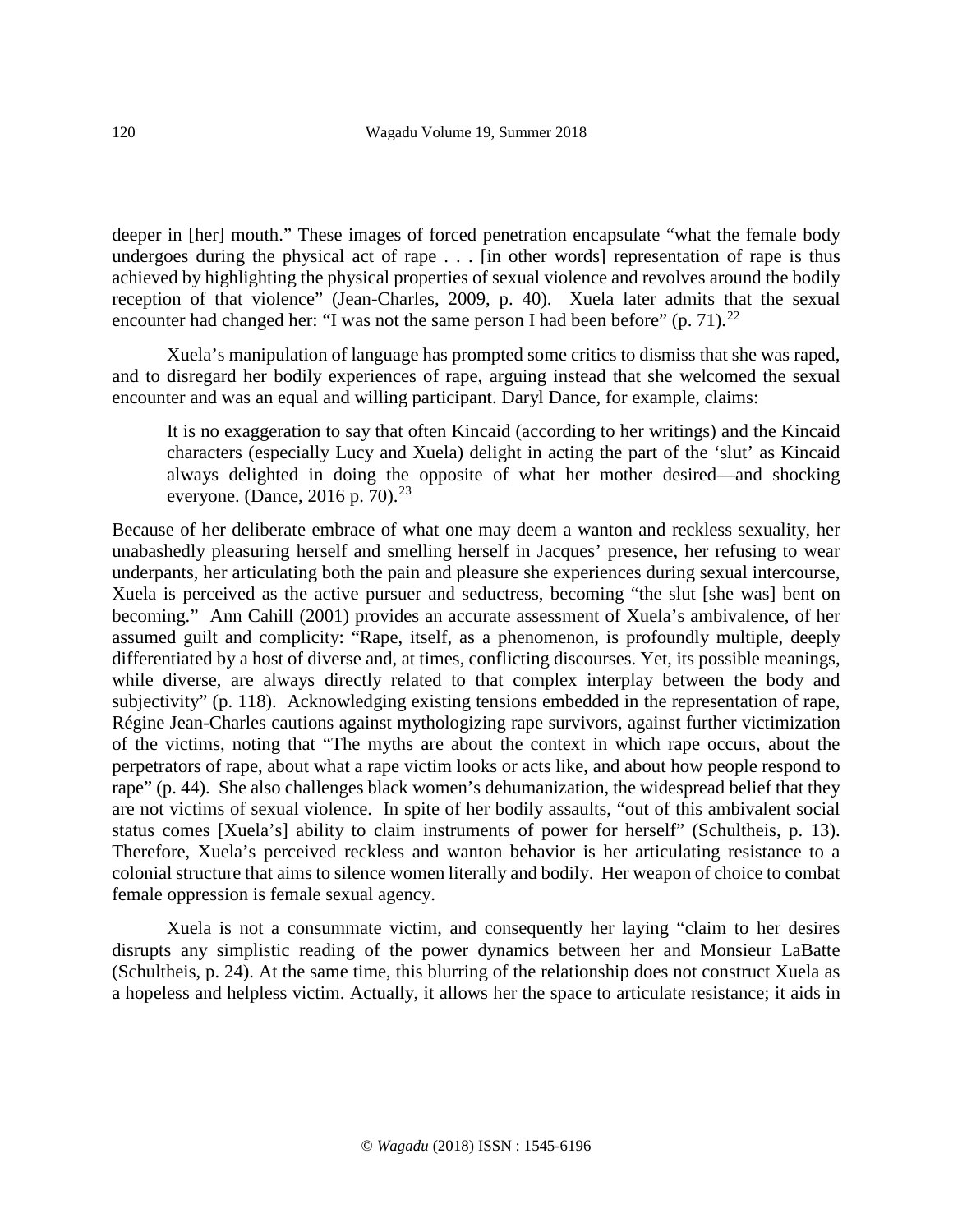her self-reconstruction. Xuela exercises female agency by discursively manipulating the colonial language and by embracing her corporeality, by inhabiting her body (language). Unabashedly identifying with a "slut," using her own body as an instrument of pleasure and power, is Xuela's challenge to Victorian ideology of decency and propriety. In short, she refuses to be ashamed of her sexuality.

Fittingly, Xuela experiences a rebirth after confessing: "I could no longer be a child. . . . I was not the same person I had been before." This rebirth is appropriately heralded by torrential rain:

It had rained during the night, a rain that was beyond torrential, and in the morning it did not stop, in the evening after the morning it did not stop; the rain did not stop for many, many days. It fell with such force and for such a long time that it appeared to have the ability to change the face and the destiny of the world. . . . I was in a *state of upheaval*. *I would not remain the same*, even I could see that; *the respectable,* the predictable—such was not to be my own destiny. (p. 73, emphasis mine)

The state of upheaval and disruption mirrors the complex birth process. Here, Xuela not only interrogates respectability politics—exposing the hypocrisy of the patriarchy that sanctions female morality, while men routinely engage in immoral acts—but she also laments her lost innocence. Chronicling her return to infancy, she writes:

For the days and nights that the rain fell I could not keep to my routine: make my *own* breakfast, perform some household tasks in the main house in which Madame and Monsieur lived, then walk to my school . . . wash[...] my *own* clothes and generally tak[e] care of my *own* self. (p. 73, emphasis mine)

Thus, Xuela's helplessness that resonates with infancy is brought on by her rebirth that takes place in the very room with the dirt floor. The room is imitative of the womb, and Xuela's fetal-like position is epitomized by her inhabiting the "smaller version of the larger deluge": "I was standing in the *middle of a smaller version of the larger deluge*; it was coming through the roof of my room, which was made of tin" (p. 73). We witness a similar rebirth in *Annie John*, in the scene where young Annie, after suffering a breakdown because of a fractured relationship she has with her mother, is saved by her grandmother, Ma Chess.<sup>[24](#page-22-11)</sup> Whereas Ma Chess's presence facilitates new life for her granddaughter, Annie, Lise assumes the role of the "white savior." Well aware of Lise's patronization, Xuela articulates guardedly:

She came *to rescue me*, she knew how I must *be suffering* in the wet. . . . She *could hear my suffering*, caused by this unexpected deluge, this unconscionable downpour; to be alone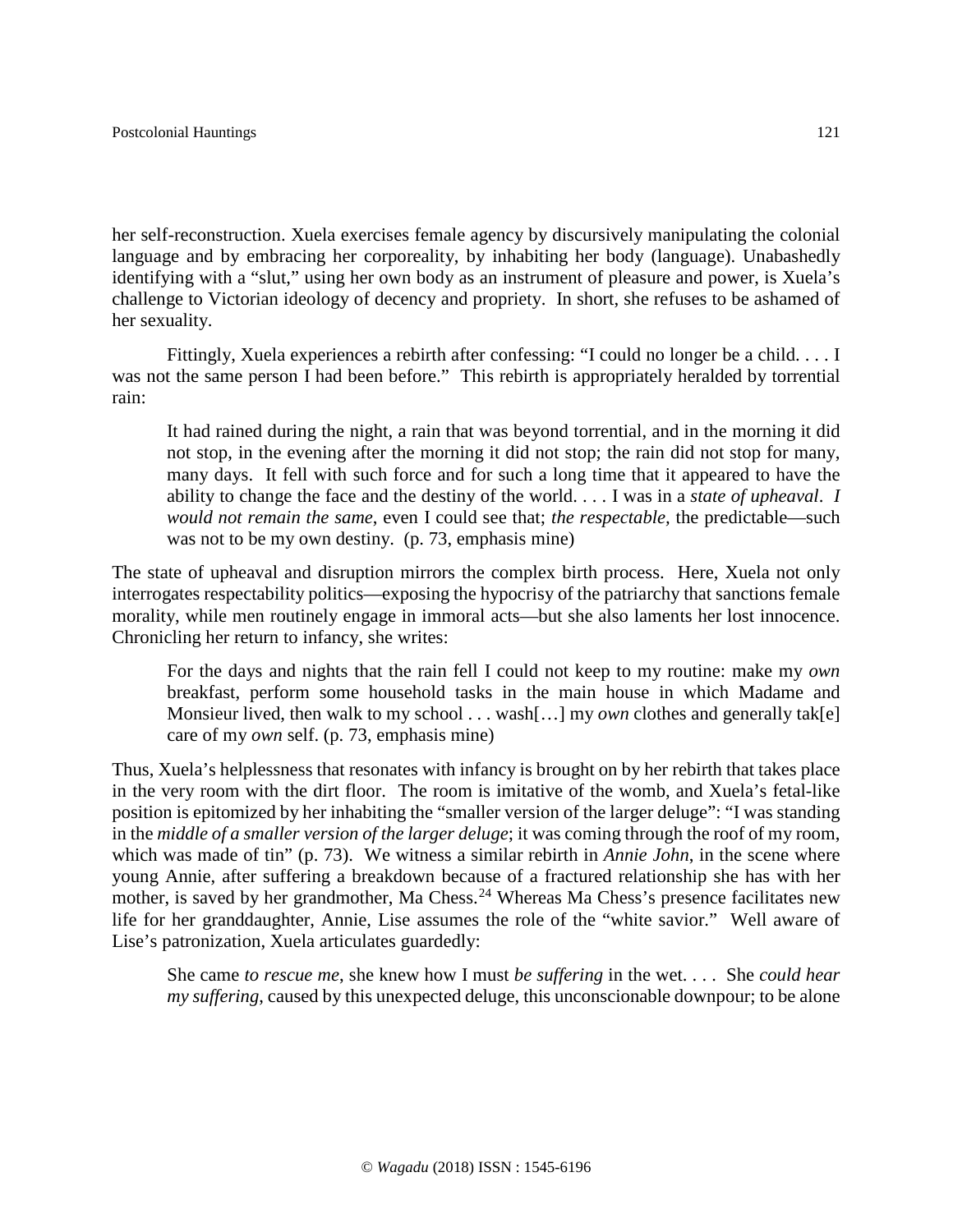# in it would be the *cause of much suffering* for me, she *could already hear me suffering* so." (p. 73, emphasis added)

Xuela's denigration is marked by Lise's infantilization of her, her portrayal of her as needy and dependent. Xuela's suffering is central to Lise's role as benevolent and wise liberator; as a suffering daughter, Xuela needs protection. Revealing the rampant pathologizing of black subjects, Xuela intimates that the colonizers deem suffering an innate characteristic of the colonized: "She could *already* hear me suffering so." Notwithstanding, she counters this narrative of black female victimhood: "But I was not making a sound at all, only the soft sighs of satisfaction remembered" (p. 74). This narrative of the suffering "other" even permeates Xuela's mother's relationship: "Placed outside a place where some nuns from France lived, they brought her up, baptized her a Christian, and demanded that she be a quiet, shy, *long-suffering*, *unquestioning, modest wishingto-die-soon person*. She became such a person" (p. 199, emphasis mine). Interestingly, religion (Christianity), and suffering are coupled, presented as not-so-strange bedfellows. Lending voice to this "white savior" myth, Guyanese poet, Grace Nichols, registers her disgust with the portrayal of black women as sufferers and as suffering. Verbally indicting those who are comfortable with black women being trapped "in a stranglehold of perpetual dependency and victimization" (Alexander, 2014, p.  $128$ ),<sup>[25](#page-22-12)</sup> she quips that, to fuel the (master) narrative of black female victimhood, the "abused stereotype / already in their heads," they need to perpetuate "a motherof-sufferer / trampled / oppressed" (Nichols, 1990, p. 285). Kincaid concurs that this narrative of black female oppression is preferred. Responding to the critics who were dissatisfied with and therefore critical of Lucy's identity-formation, she unapologetically retorts: "They wanted to hear about her oppression, and her racial discrimination;" adding that Lucy "is going to be disappointing for a small-minded reader" (p. 23).

Xuela's propertied status is magnified by Lise insisting that she wear her dress, which symbolically superimposes a colonial identity onto Xuela's own identity. This scene bears resonance with a similar scene in *Annie John* where the mother abruptly discontinues the practice of dressing alike with her daughter. The mother in *Annie John* expresses real fear of the consequences of her daughter's assuming or "wrongfully" appropriating an adult-woman's identity.<sup>[26](#page-22-13)</sup> She is trying to deflect the male (gaze) from consuming and devouring her daughter. In other words, she is averting unsolicited male sexual advance. On the contrary, Lise's goal is to consume Xuela, to subsume her identity, transforming her into an object of male (and female) desire. Despite a perfect fit, Xuela chronicles her physical discomfiture: "The dress fit me perfectly, I felt most uncomfortable in it, I could not wait to remove it and put on my own clothes again" (p. 75). Lise's dress becomes a symbol of Xuela's haunting, her being hounded. Wearing Lise's dress speaks of erasure of an identity and the re-inscription of a colonial identity. Subsumed,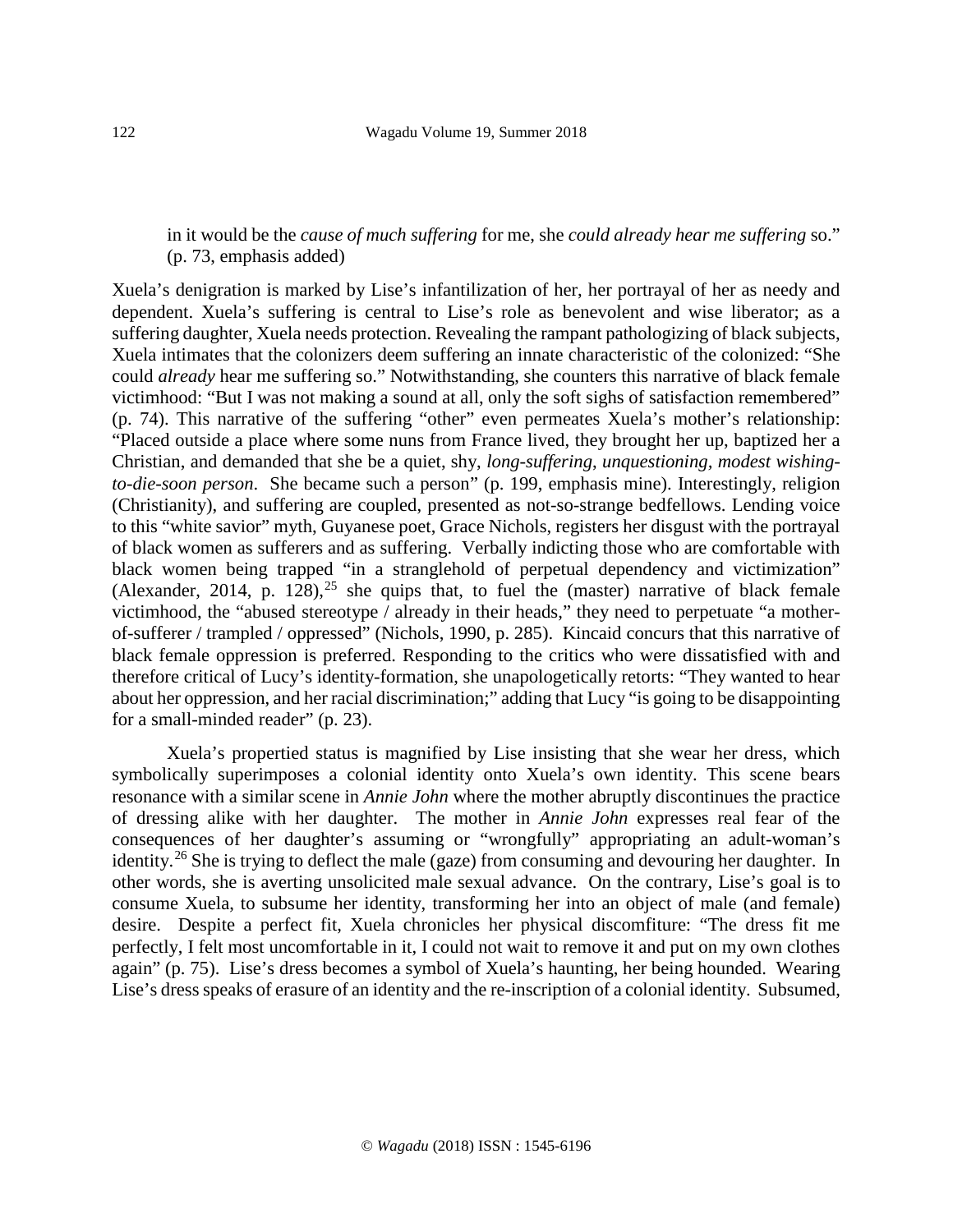Xuela becomes an apparition, ghost-like. Xuela is reminded that her own mother's identity was erased by the nun who found her outside the orphanage and arbitrarily added her name, Claudette Desvarieux, to Xuela's mother's original name. This superimposition of a colonial identity is redolent in the following passage: "[Lise] was *stitching me a garment from beautiful old cloths*  she had saved from the different times in her life, the happy times, the sad times. It was a shroud made of memories" (pp. 77-78, emphasis added). This scene that reinforces Xuela's body consumption also signals Lise's domestication of her, which stands in for another form of colonization: "How she wished to weave me into its seams, its many seams. How hard she tried; but with each click of the thimble striking the needle, I made an escape. Her frustration and my satisfaction were in their own way palpable." (p. 78). Domestication furthermore bears the imprint of sexualization, as Lise forces Xuela to wear the dress to be desirable and sexually appealing to Jacques; she also conflates Xuela's sexualization and attendant subjugation. Lise's attempt to literally "graft" Xuela is intended to subsume her identity. Furthermore, this pastiche of sorts, this trope of weaving that resonates with the African American tradition of quilting, arguably is a form of cultural appropriation of black culture, a theft that ultimately is intended to culminate in Xuela's body theft. In a case of role reversal, whereas Xuela is expected to be Lise's (sexual) double, Lise is engaged in cultural appropriation. We witness a classic case of cultural appropriation, of theft, that plays out on a grander scale, as the British colonizing mission is in effect: "My sister wore a dress of white silk; it came from far away, it came from China, but it was said that she was married in English silk" (p. 127).

Xuela captures Lise's haunting presence, her desire to possess her in words: "My heart was not unmoved by the sight of Lise haunting the space of ground that stood between the house in which she lived and the small hut I occupied . . . I did not want the actual sight of Lise seeing me leave her to haunt me for the rest of my life" (pp. 93-4, p. 96). This haunting comes to a head when Lise shadows Xuela like a ghost as she awaits her return after the abortion.<sup>[27](#page-23-0)</sup> In mourning, Lise wears "a new black dress," as she plants "small bushes that bore white flowers" and then uproots and replaces them with lilies that "would eventually bear flowers the color of the inside of an orange" (p. 94). This rooting and uprooting of the flowering plants bears resemblance to Monsieur LaBatte's planting his "seed" in Xuela, resulting in her pregnancy. Hence, both husband and wife engineered the haunting, the rape. The white flowers that symbolize purity and innocence, most likely Xuela's, are replaced by "flowers the color of the inside of an orange," that blood-like imagery attesting to innocence lost. Furthermore, the reddish, fleshy inside of the orange bears resemblance to the female genitalia. The white flowering plants that signify Xuela's burgeoning sexuality serve as a testimony to her subsequent deflowering. This scene of Lise planting flowers parallels a similar scene in which Philip also "had an obsessive interest in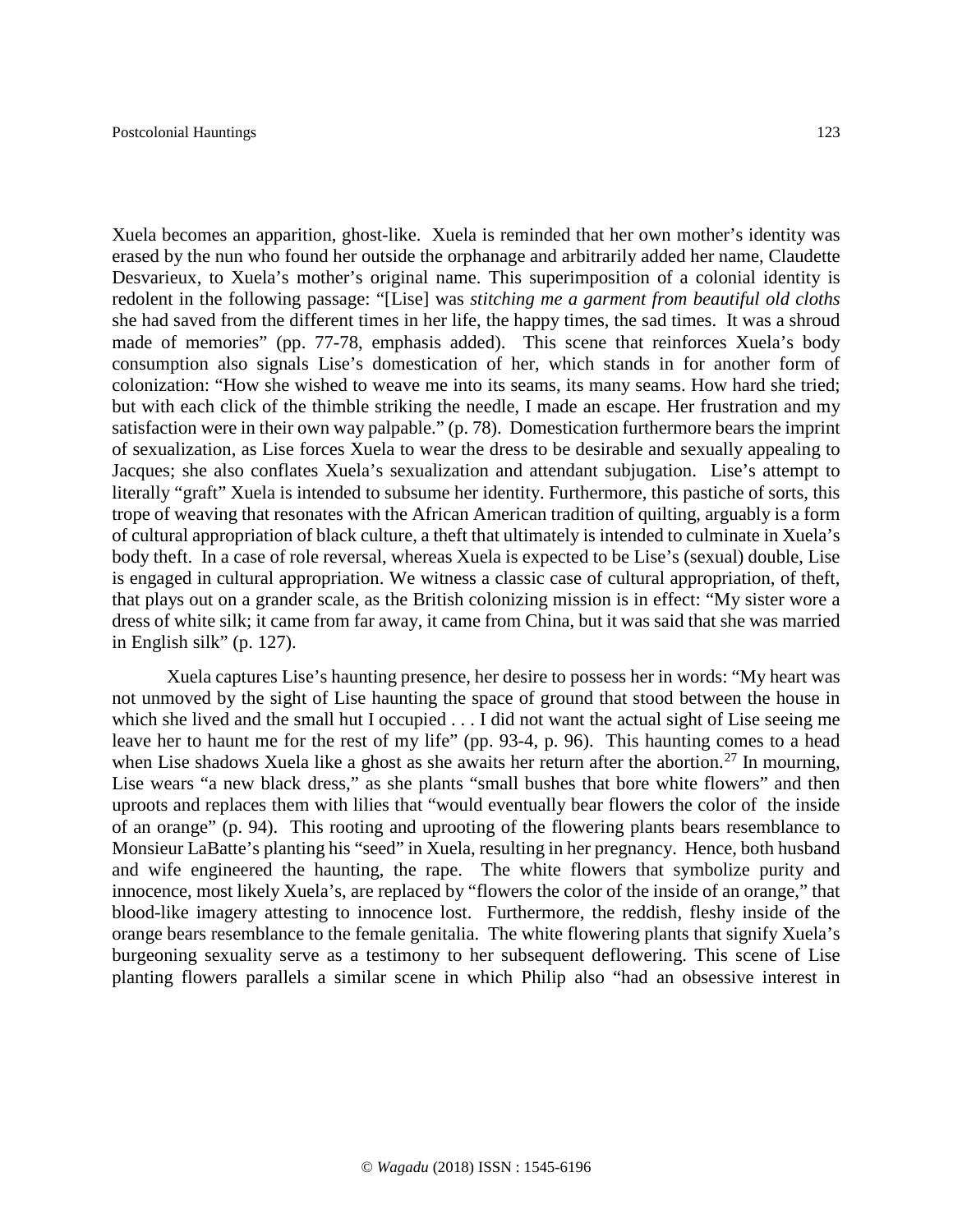rearranging the landscape," prompting Xuela to conclude: "Gardening in the way of luxury . . . is an act of conquest" (p. 143). Thus, if Xuela's body is representative of the land, evoking Moira Ferguson's title "where the land meets the body," then Lise facilitates Xuela's disembodiment, her conquest.[28](#page-23-1) This parallel scene of Lise and Philip's (strikingly, his name evokes royalty, a member of the conquering class) obsession with planting (colonizing) speaks of Lise vying for supremacy, a fact that comes to light when Xuela observes that "she wanted to graft herself onto [Jacques], the way it's done with trees" (p. 76). Understandably, Lise wanted her and her husband to become one, congruent with the grafting of plants where tissues are joined to continue their growth together, and evocative of the matrimonial phrase: "a man shall . . . hold fast to his wife, and they shall become one."<sup>[29](#page-23-2)</sup> However, Jacques "would not be had, he would not be contained" (p. 76).

Xuela later moves out of Lise's house into her own home; she also purchased the clothes of a recently deceased man— "I bought from his wife the garments of a man who had just died" in which she went to work daily (p. 98). Completing the rebirth, "I cut off the two plaits of hair on my head; they fell to my feet *looking like two headless serpents*. I wrapped my almost hairless head in a piece of cloth. I did not look like a man, I did not look like a woman" (pp. 98-9, emphasis added). The headless serpents, symbols of deceit, are representative of Lise and Xuela, both disempowered under the patriarchal regime. Thus, Xuela denounces female deception. Her new androgynous appearance is her refusal to be linked with treachery and deceit of/by women and with patriarchal control and violence of men. She frees both Lise and herself from the reigns of patriarchy and patriarchal designs of female sexuality. This de-gendering or de-sexualization exemplified by the cutting off of her two plaits and her donning "masculine" attire—aids in deflecting the haunting and penetrating male gaze. Moreover, it provides relief, albeit temporarily, of the objectification of the female body as sexually desirable and as the vessel of procreation.<sup>[30](#page-23-3)</sup> Kathryn Morris (2002) expounds on this line of reasoning: "The androgyny and her seclusion ... allow a moment of transcendence from the realm of the social order where she exists as a woman, a fated, gendered subject" (p. 964). Xuela's bodily self-possession is complete when she removes herself from the patriarchal home in which Lise and Jacques reside.

Grafting or joining characterized as a horticultural technique is most commonly used in asexual propagation of plants. Thus, Xuela's rejection of surrogacy or othermothering registers her distaste and distrust of non-genetic relations, of artificiality. Further, this artificiality finds representation in the strained relationships she has with her adopted/surrogate mothers, resulting in her rejection of all forms of surrogacy, including becoming a surrogate mother for Lise. In designating Xuela as a vessel of reproduction, Lise participates in her asexualization, denying her sexual agency. Along similar lines, Lise's proverbial weaving of Xuela into the seams of her dress is akin to cloning as Lise attempts to make Xuela to her own liking/image. Drawing an interesting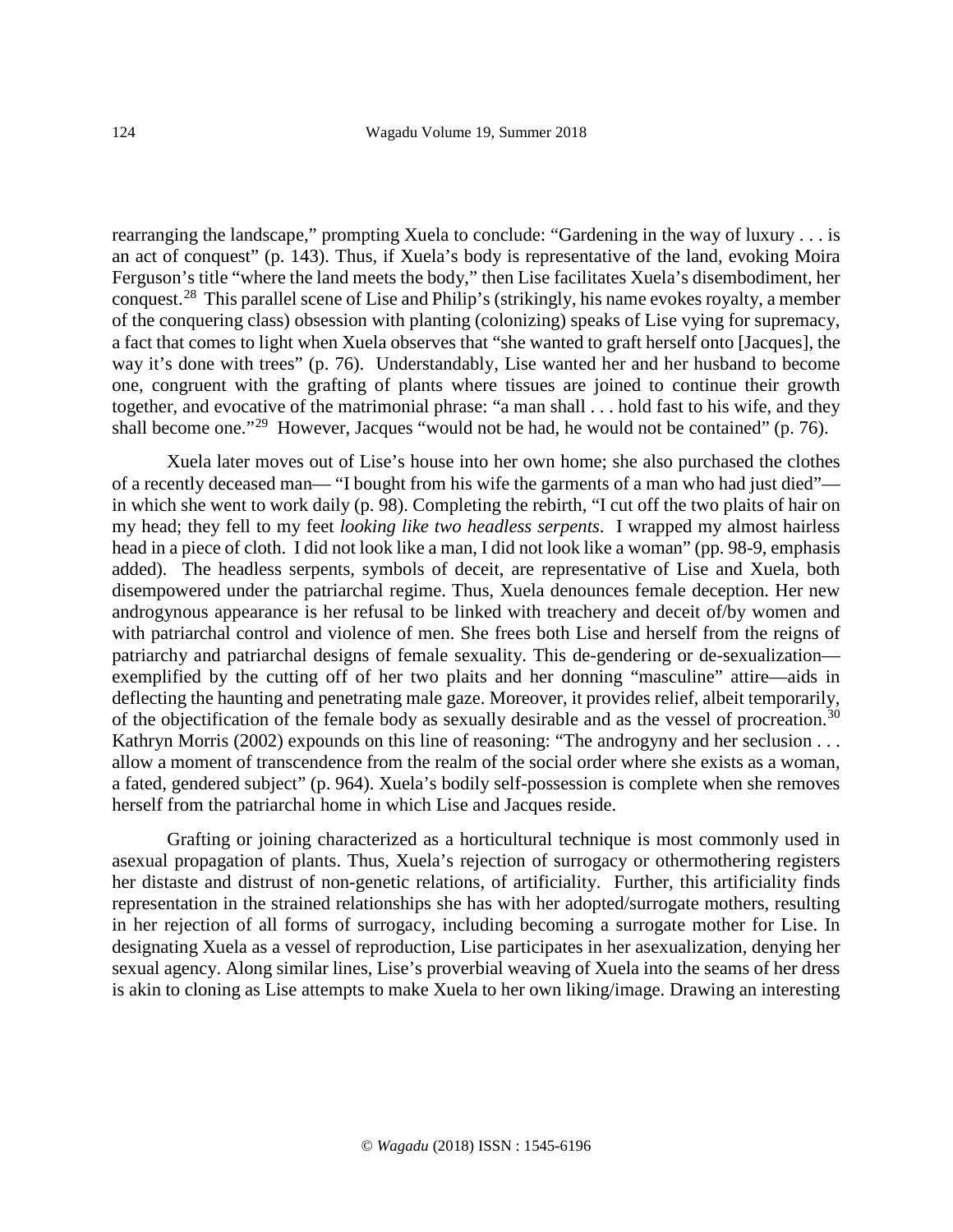parallel, asexual or vegetative reproduction always produces plants that are identical to the parent. Xuela is keenly aware of this colonizing mission, which she avoids by refusing to reproduce, to become a "mother of the nation." This refusal is exemplary of a decolonizing act as she rejects the white nation as represented by the colonizers, Lise and Jacques LaBatte. In this way, Xuela simultaneously refuses to reproduce the nation and to feed the concept of the nation as family.

#### **WORKS CITED**

- Alexander, Simone A. James. 2014. *African Diasporic Women's Narratives: Politics of Resistance Survival, and Citizenship*. Gainesville: University of Florida Press. Reprint 2015.
- \_\_\_\_ *Mother Imagery in the Novels of Afro-Caribbean Women*. Columbia: University of Missouri Press, 2001.
- \_\_\_\_. Review of *In Search of Annie Drew: Jamaica Kincaid's Mother and Muse*, by Daryl Cumber Dance). *Journal of West Indian Literature*, April 2017, vol.25, no.1, pp. 113-17.
- \_\_\_\_. Review of *The Repeating Body: Slavery's Visual Resonance in the Contemporary*, by Kimberly Juanita Brown. *College Language Association Journal* (Forthcoming 2018).
- Bouson, J. Brooks. *Jamaica Kincaid: Writing Memory, Writing Back to the Mother*. Albany: SUNY Press, 2005.
- Braziel, Jana Evans. *Caribbean Genesis: Jamaica Kincaid and the Writing of the New Worlds*. Albany: SUNY Press, 2009.
- Brown, Kimberly Juanita. *The Repeating Body: Slavery's Visual Resonance in the Contemporary*. Durham: Duke University Press, 2015.
- Cahill, Ann, J. *Rethinking Rape*. Ithaca: Cornell University Press, 2001.
- Chang, Shu-Li. "Daughterly Hauntings and Historical Traumas: Toni Morrison's *Beloved* and Jamaica Kincaid's *The Autobiography of My Mother*." *Concentric: Literary and Cultural Studies* vol. 30, no. 2, 2004, pp. 105-127.
- Dance, Daryl Cumber. *In Search of Annie Drew. Jamaica Kincaid's Mother and Muse*. Charlottesville, University of Virginia Press, 2016.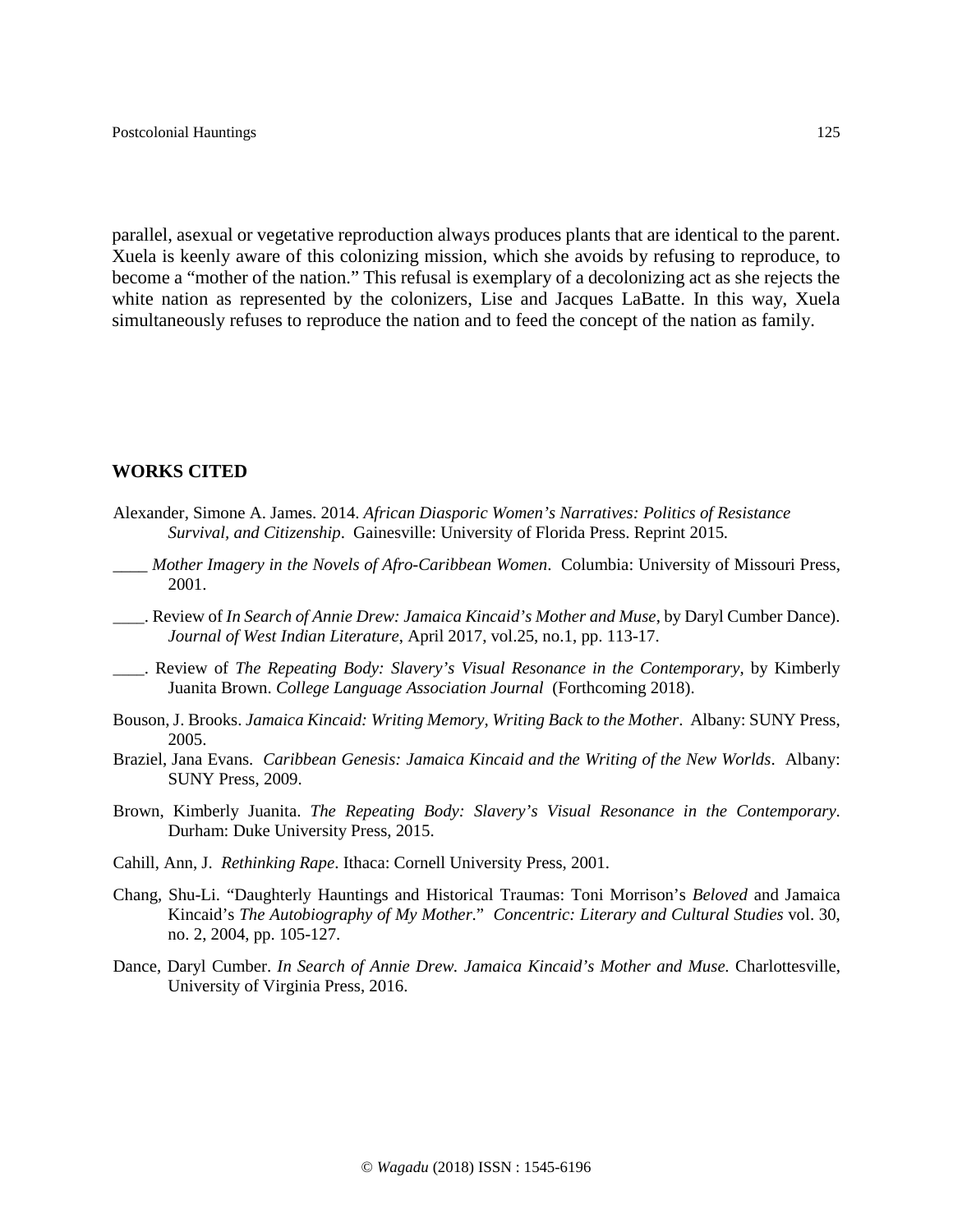Danticat, Edwidge. *Breath, Eyes, Memory*. London: Abacus, 1994.

- Donnell, Alison. "When Writing the Other is Being True to the Self: Jamaica Kincaid's *The Autobiography of My Mother*." In Pauline Polkey, (Ed.) *Women's Lives into Print: The Theory, Practice and Writing of Feminist Auto/Biography*. New York: St. Martin's, 1999, pp. 123-36.
- Garis, Leslie. "Through West Indian Eyes." *The New York Times Book Review*. (October 7, 1990): np [http://www.nytimes.com/1990/10/07/magazine/through-west-indian](http://www.nytimes.com/1990/10/07/magazine/through-west-indian-eyes.html?pagewanted=all&mcubz=1)[eyes.html?pagewanted=all&mcubz=1](http://www.nytimes.com/1990/10/07/magazine/through-west-indian-eyes.html?pagewanted=all&mcubz=1)
- Ferguson, Moira. *Jamaica Kincaid: Where the Land Meets the Body*. Charlottesville. University of Virginia Press, 1994.
- Gregg, Veronica Marie. "How Jamaica Kincaid Writes the Autobiography of My Mother.", *Callaloo* vol. 25, no. 3, summer 2002, pp. 920-937.
- Jean-Charles, Régine Michelle. "Terre et Chair: Rape, Land and the Body in Gisèle Pineau's *Macadam Dreams*." In Verena Theile and Marie Drews, (Ed.), *Reclaiming Home, Remembering Motherhood, Rewriting History: African American and Afro-Caribbean Women's Literature in the Twentieth Century*. Newcastle upon Tyne: Cambridge Scholars Publishing, 2009, pp. 29-50.
- Kaufman, Joanne. "Jamaica Kincaid: An Author's Unsparing Judgments Earn Her an Unwanted Reputation for Anger." *People Weekly,* December 1997: 48.24, p. 109.
- Kincaid, Jamaica. *Annie John*. New York: Penguin, 1986.
- \_\_\_\_. *At the Bottom of the River*. (1978). New York: Plume, 2000.
- \_\_\_\_. *The Autobiography of My Mother*. New York: Plume, 1996.
- \_\_\_\_. *Lucy*. New York: Penguin Books, 1991.
- \_\_\_\_. "I Use a Cut and Slash Policy of Writing: Jamaica Kincaid Talks to Gerhard Dilger," *Wasafiri* vol. 16, autumn 1992, pp. 21-25.
- Lionnet, Françoise. "A Politics of the 'We'? Autobiography, Race and Nation." *American Literary History,* vol. 13, no.2, summer 2001, pp. 376-392.
- Lorde, Audre. *Sister Outsider: Essays and Speeches*. Berkeley: Crossing Press, 1984.
- \_\_\_\_. "The Uses of Anger: Women Responding to Racism." In *Sister Outsider: Essays and Speeches*, Berkeley: Crossing Press, 1984, pp. 124-133.
- \_\_\_\_. *Zami: A New Spelling of My Name*. Berkeley: Crossing Press, 1982.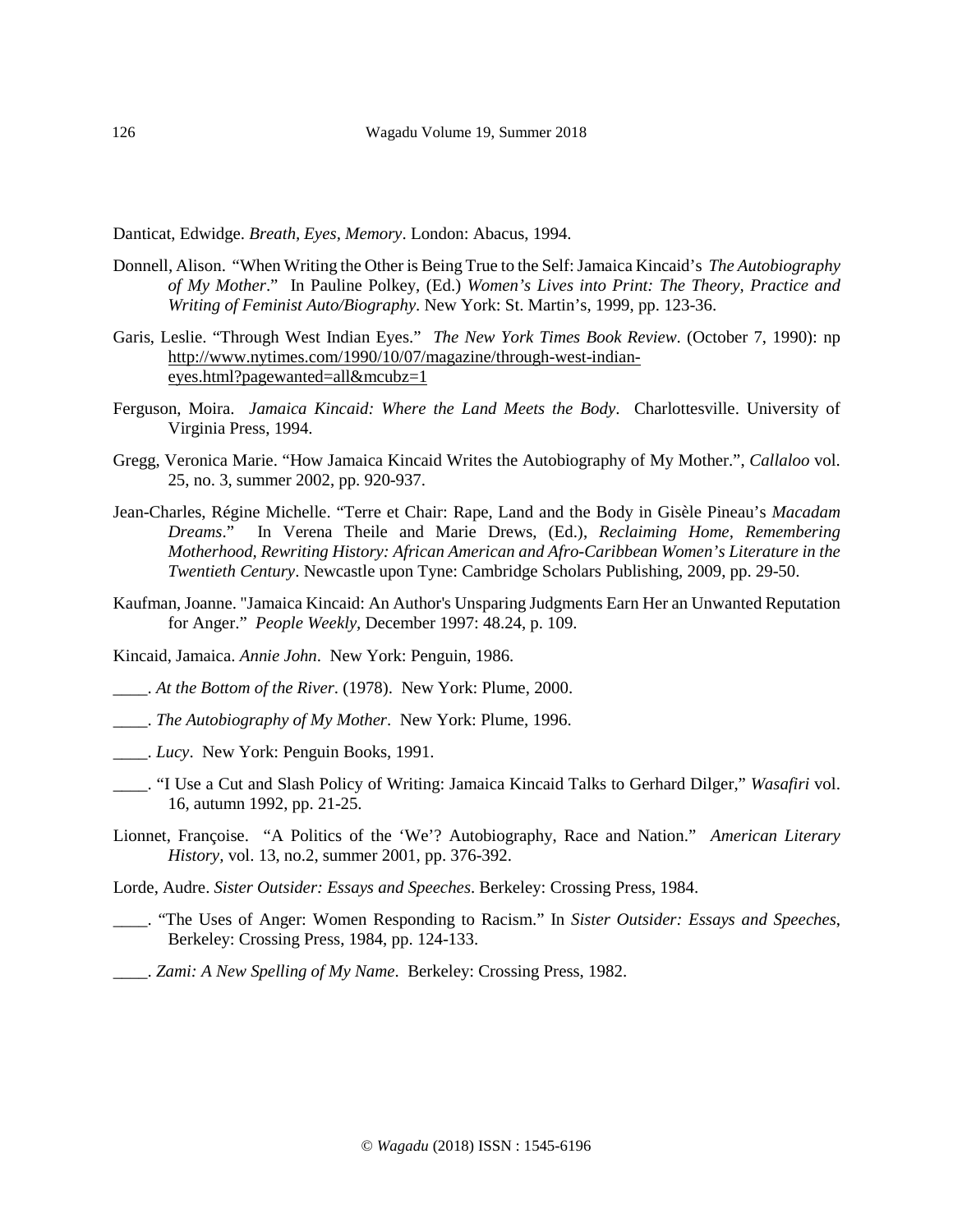$\overline{\phantom{a}}$ 

Morris, Kathryn E. "Jamaica Kincaid's Voracious Bodies: Engendering a Carib(bean) Woman." *Callaloo,* vol. 25, no 3, summer 2002, pp. 954-968.

Morrison, Toni. *Beloved*. New York: Penguin, 1988.

\_\_\_\_. *Sula*. New York: Plume, 1973.

- Nichols, Grace. "The Battle with Language." In Selwyn Cudjoe, (Ed.) *Caribbean Women Writers: Essays from the First International Conference*, ed. Selwyn Cudjoe. Wellesley: Calaloux, 1990, pp. 283- 89.
- Ormerod, Beverly. *An Introduction to the French Caribbean Novel*. London: Heinemann, 1985.
- Paquet, Sandra Pouchet. "West Indian Autobiography." *Black American Literature Forum,* 24.2, summer 1990, pp. 357-374.
- Perrin-Chenour, Marie-Claude. "Jamaica Kincaid's Regressive Writing. *Recherches anglaises et nordamericaines,* 46, 2013, pp. 163-172.
- Scarry, Elaine. *The Body in Pain: The Making and Unmaking of the World*. Oxford: Oxford University Press, 1985.
- Schultheis, Alexandra. "Family Matters in Jamaica Kincaid's *The Autobiography of My Mother*." *Jouvert: A Journal of Postcolonial Studies* 5.2 (winter 2001) [https://english.chass.ncsu.edu/jouvert/v5i2/con52.htm.](https://english.chass.ncsu.edu/jouvert/v5i2/con52.htm) Accessed 15 August 2017.
- Shima, Alan. "No Beginning, No End: The Legacy of Absence in Jamaica Kincaid's *The Autobiography of My Mother*," *Kunapipi,* vol. 26, no. 2, 2004, pp. 61-73.
- Simon, Louis. "Triumphs of Ambivalence: Jamaica Kincaid's *The Autobiography of My Mother. Journal of Caribbean Literatures,* vol. 4, no. 1, 2005, pp. 31-37.
- Theile, Verena, and Marie Drews, eds. *Reclaiming Home, Remembering Motherhood, Rewriting History: African American and Afro-Caribbean Women's Literature in the Twentieth Century*. Newcastle upon Tyne: Cambridge Scholars Publishing, 2009.
- White, Deborah Gray. *Ar'n't I a Woman? Female Slaves in the Plantation South*. New York: W. W. Norton, 1999.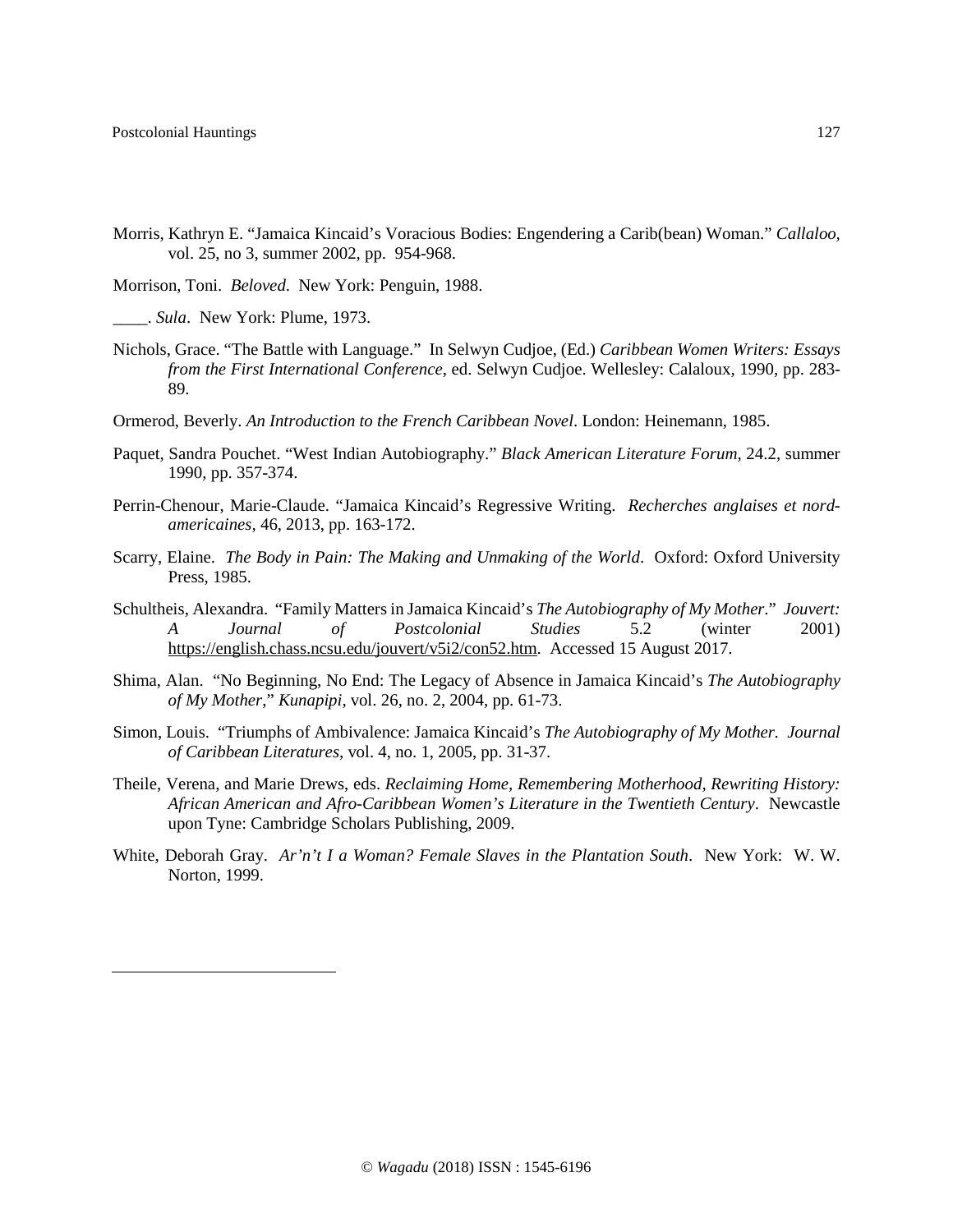## <span id="page-21-0"></span>**Endnotes**

<sup>1</sup> The symbol "x" is used to refer to a person, thing, and agency of unknown identity. Se[e https://girvin.com/blog/the](https://girvin.com/blog/the-symbolism-of-the-x/)[symbolism-of-the-x/](https://girvin.com/blog/the-symbolism-of-the-x/)

<span id="page-21-1"></span> $\frac{2}{3}$ This refashioning of the autobiographical genre is reminiscent of Audre Lorde who created a new literary genre that she titles "biomythography," a combination of history, myth, autobiography, and fiction. See Lorde's biomythography, *Zami: A New Spelling of My Name.*

<span id="page-21-2"></span><sup>3</sup> In a powerful portrayal of resistance to traditional, patriarchal definition of an auto/biography, Kincaid titles her essay, "Biography of a Dress." In this essay, she chronicles her mother and her ambivalent relationship, and their relationship to the m/otherland.

<span id="page-21-3"></span><sup>4</sup> Kincaid is known for blurring the lines between mother, motherland, and mothercountry. For a more detailed analysis of this "trichotomy," see Alexander, *Mother Imagery in the Novels of Afro-Caribbean Women*.

<span id="page-21-4"></span>Kincaid arguably uses personification here, another narrative strategy that denormalizes the normative autobiography. <sup>5</sup> Although Kincaid has claimed that her novels are not autobiographical, my reading of these novels is determined by their autobiographical content. My argument, therefore, is that Kincaid's work is semi-autobiographical.

<span id="page-21-5"></span><sup>6</sup> "Ghosting," in the form of doubling or haunting/shadowing the m/other, is rendered palpable in the title of the book, *Annie John*. The mother and daughter are doubles, Annie John Senior and Annie John Junior. Moreover, this appropriation and subversion of the patriarchal practice where boys are given the names of their fathers traditionally, engenders a "ghosting" of the colonial practice.<br><sup>7</sup> While the term "ghostly presence" is oxymoronic, as the presence of a ghost suggests (bodily) absence, it is befitting

<span id="page-21-6"></span>the pervasive contradictions and ambiguities of the text.

<span id="page-21-7"></span><sup>8</sup> I am referring to the island as female/feminine because often nations are referred to in the female gender. My use of personification is also in keeping with Kincaid's adoption and adaptation of figures of speech.

<span id="page-21-8"></span><sup>9</sup> Xuela does not characterize these appearances as dreams or dream-like, but they are real and function as part of her daily routine.

The appearance of only the mother's heel exemplifies Kincaid's use of metonym whereby part is representative of the whole.

<span id="page-21-10"></span><span id="page-21-9"></span><sup>10</sup> The postcolonial subject is orphaned in essence, for s/he is deprived of a mother/land.<br><sup>11</sup> Xuela married Philip after his wife passed. She is quick to point out that she is not a substitute lover: "But this is not to say that I took her place" (p. 160). Paradoxically, Philip's power is diminished (they moved to the mountains to live among the Caribs). His conquest is reduced to him cataloguing books: "He now busied himself with the dead, arranging, disarranging, rearranging the books on his shelf. . . . He now lived in a world in which he could not speak the language" (p. 224).

<span id="page-21-11"></span> $12$  The age of consent in Dominica is 16 years old. The age of consent is the minimum age at which an individual is considered legally old enough to consent to participation in sexual activity. Individuals aged 15 or younger in Dominica are not legally able to consent to sexual activity, and such activity may result in prosecution for statutory rape or the equivalent local law. Dominica statutory rape law is violated when an individual has consensual sexual intercourse with a person between ages 14 and 16. For additional details, see

[https://www.ageofconsent.net/world/dominica.](https://www.ageofconsent.net/world/dominica)

My interchangeable use of rape, sexual exploitation, sexual violence, sexual experience, sexual encounter, sex relation is not intended to diminish the severity of the act/action, or to dismiss the manipulation of procreative sexual relations, but rather to lend to the ease of analysis and the narrative flow.

 $\overline{\phantom{a}}$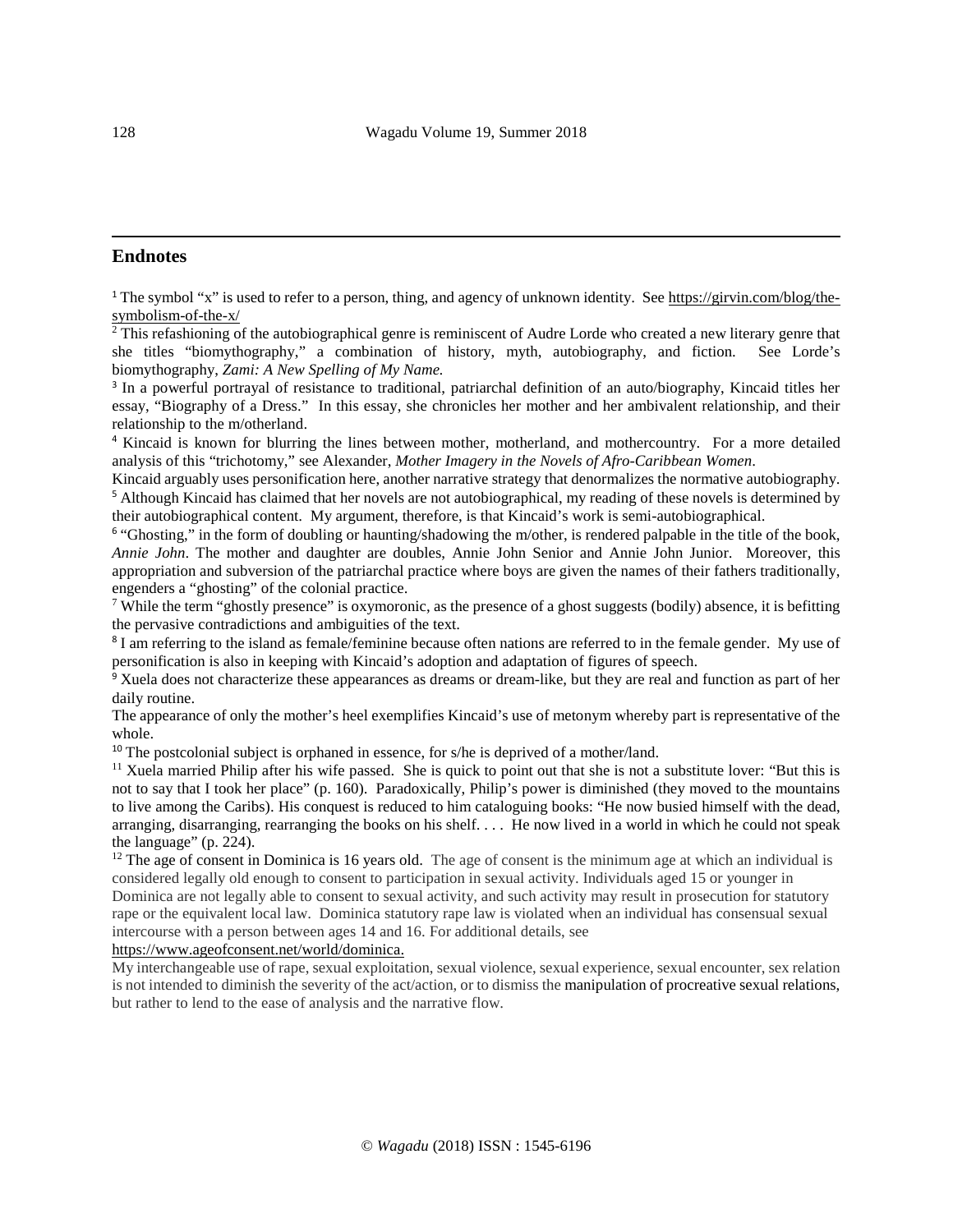$\overline{\phantom{a}}$ 

<http://www.pbs.org/wnet/slavery/experience/family/history2.html> .

<span id="page-22-4"></span><sup>17</sup> Refusing to reproduce the nation, Martine takes her unborn child by killing herself. Here, the act of protest has a doubling effect: abortion and infanticide. For a more detailed discussion, see Alexander, *African Diasporic Women's Narratives: Politics of Resistance, Survival, and Citizenship*.

Similarly to Xuela, Martine also complained about being unable to breathe (p. 191).

<span id="page-22-5"></span><sup>18</sup> Xuela calls attention to class hierarchy: "Monsieur LaBatte was already a rich man, richer than my father. He had better connections; he had not wasted his time marrying a poor Carib woman for love" (p. 67). Like his predecessors, Monsieur LaBatte is on a colonizing mission.

<span id="page-22-6"></span><sup>19</sup> Xuela intimates that Jacques LaBatte was a "repeat offender": While she was "acting from instinct, he was behaving in a way he knew well" (p. 77). Like Xuela's father who left Xuela's face stuck in the barrel of nails to enjoy the tranquility of the sea, Jacques is unencumbered by acts of violence.

<span id="page-22-7"></span> $20$  Xuela's ambivalence brings to the fore the precipice (the uncertainty, the unpredictability) that she is constantly fearful of falling off. She speaks of the simultaneous pain and pleasure of sex "a current of pure pleasure," "ache of pleasure" (p. 71, 72).

<span id="page-22-8"></span> $^{21}$  To avoid being "tested," a symbolic rape of sorts, where a mother inserts her index finger into her daughter's vagina to ensure that her hymen is intact. Sophie engenders her own self-rape by ramming a pestle into

<span id="page-22-9"></span><sup>22</sup> Monsieur LaBatte's dominion and domination of Xuela is most tangible in the scene, after the rape, when Xuela observes his coins, "their sides turned heads up; they bore the face of a king" (71). This observation is followed by her sharing with the readers that her room has a dirt floor.

<span id="page-22-10"></span><sup>23</sup> In a recent review of Dance's book, *In Search of Annie Drew: Jamaica Kincaid's Mother and Muse*, I questioned Dance's interpretation of Kincaid's perceived wanton sexual behavior. See *Journal of West Indian Literature,* (April 2017), 25.1, 113-17.

<span id="page-22-11"></span><sup>24</sup> This scene is analyzed in detail in my book, *Mother Imagery in the Novels of Afro-Caribbean Women*, 69-72. Notwithstanding, Annie describes her fetal-like position in the following manner: "I would lie on my side, curled up like a little comma, and Ma Chess would lie next to me, curled up like a bigger comma, into which I fit"

<span id="page-22-12"></span><sup>25</sup> For a detailed analysis of Nichols's poems, see Alexander, *African Diasporic Women's Narratives: Politics of Resistance, Survival, and Citizenship.*<br><sup>26</sup> This appropriation resonates with the Caribbean trope of being "forced-ripe,' that is, becoming a woman

<span id="page-22-13"></span>prematurely, before one's "time."

<span id="page-22-0"></span> $<sup>13</sup>$  This "delivery" arguably is akin to human trafficking, engendered by geographic dis-, re-location. Similar to those</sup> trafficked, Xuela is psychologically and emotionally vulnerable, she is experiencing economic hardship, resulting in a nomadic existence, and she lacks a social safety net.

<span id="page-22-1"></span><sup>&</sup>lt;sup>14</sup> The phallic-like nails that are the source of Xuela's pain and near-suffocation also have the ability to pierce her. Later, we witness a parallel scene at play in which she lends voice to the pain and piercing she experiences during her rape.

<span id="page-22-2"></span><sup>&</sup>lt;sup>15</sup> This scene is reminiscent of slave masters "gifting" their wives slave children. Specifically, when a slaver's child "was born or married, he or she might receive the gift of a black attendant." See

In the contemporary situation, Xuela arguably is "sold" as a sex slave, for her relationship with Monsieur LaBatte is purely sexual. He never functioned as her surrogate father.

<span id="page-22-3"></span><sup>&</sup>lt;sup>16</sup> This room with the floor of dirt that is attached to the kitchen is exemplary of Xuela's class position in this household, and in the nation of Dominica as a whole. She belongs to the class of the vanquished. Her marginal status/role is evocative of the marginalization of her people, Africans and Caribs.